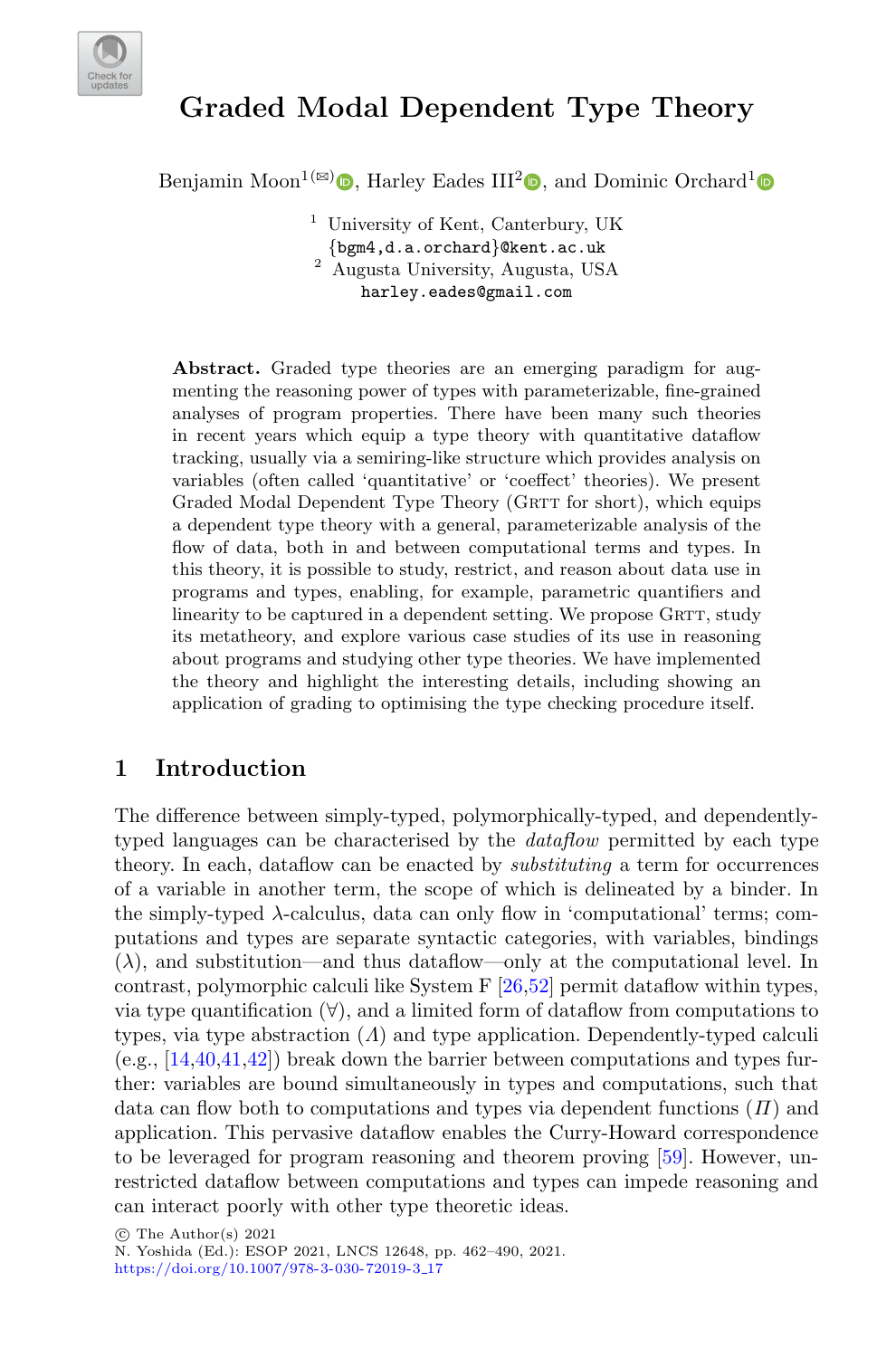Firstly, System F allows parametric reasoning and notions of representation independence [\[53,](#page-28-2)[57\]](#page-28-3), but this is lost in general in dependently-typed languages when quantifying over higher-kinded types [\[45\]](#page-27-3) (rather than just 'small' types [\[7,](#page-25-1)[36\]](#page-27-4)). Furthermore, unrestricted dataflow impedes efficient compilation as compilers do not know, from the types alone, where a term is actually needed. Additional static analyses are needed to recover dataflow information for optimisation and reasoning. For example, a term shown to be used only for type checking (not flowing to the computational 'run time' level) can be erased [\[9\]](#page-25-2). Thus, dependent theories do not expose the distinction between proof relevant and irrelevant terms, requiring extensions to capture irrelevance [\[4,](#page-25-3)[50,](#page-28-4)[51\]](#page-28-5). Whilst unrestricted dataflow between computations and terms has its benefits, the permissive nature of dependent types can hide useful information. This permissiveness also interacts poorly with other type theories which seek to deliberately restrict dataflow, notably linear types.

Linear types allow data to be treated as a 'resource' which must be consumed exactly once: linearly-typed values are restricted to linear dataflow [\[27,](#page-26-1)[58,](#page-28-6)[60\]](#page-28-7). Reasoning about resourceful data has been exploited by several languages, e.g., ATS [\[54\]](#page-28-8), Alms [\[56\]](#page-28-9), Clean [\[18\]](#page-26-2), Granule [\[46\]](#page-27-5), and Linear Haskell [\[8\]](#page-25-4). However, linear dataflow is rare in a dependently-typed setting. Consider typing the body of the polymorphic identity function in Martin-Löf type theory:

$$
a: \mathsf{Type}, x: a \vdash x: a
$$

This judgment uses a twice (typing  $x$  in the context and the subject of the judgment) and  $x$  once in the term but not at all in the type. There have been various attempts to meaningfully reconcile linear and dependent types [\[12,](#page-25-5)[15,](#page-25-6)[37,](#page-27-6)[39\]](#page-27-7) usually by keeping them separate, allowing types to depend only on non-linear variables. All such theories cannot distinguish variables used for computation from those used purely for type formation, which could be erased at runtime.

Recent work by McBride [\[43\]](#page-27-8), refined by Atkey [\[6\]](#page-25-7), generalises ideas from 'coeffect analyses' (variable usage analyses, like that of Petricek et al. [\[49\]](#page-27-9)) to a dependently-typed setting to reconcile the ubiquitous flow of data in dependent types with the restricted dataflow of linearity. This approach, called Quantitative Type Theory  $(QTT)$ , types the above example as:

$$
a \stackrel{0}{:} \text{Type}, x \stackrel{1}{:} a \vdash x \stackrel{1}{:} a
$$

The annotation 0 on  $a$  explains that we can use  $a$  to form a type, but we cannot, or do not, use it at the term level, thus it can be erased at runtime. The cornerstone of QTT's approach is that dataflow of a term to the type level counts as 0 use, so arbitrary type-level use is allowed whilst still permitting quantitative analysis of computation-level dataflow. Whilst this gives a useful way to relate linear and dependent types, it cannot however reason about dataflow at the typelevel (all type-level usage counts as  $0$ ). Thus, for example,  $QTT$  cannot express that a variable is used just computationally but not at all in types.

In an extended abstract, Abel proposes a generalisation of QTT to track variable use in both types and computations [\[2\]](#page-25-8), suggesting that tracking in types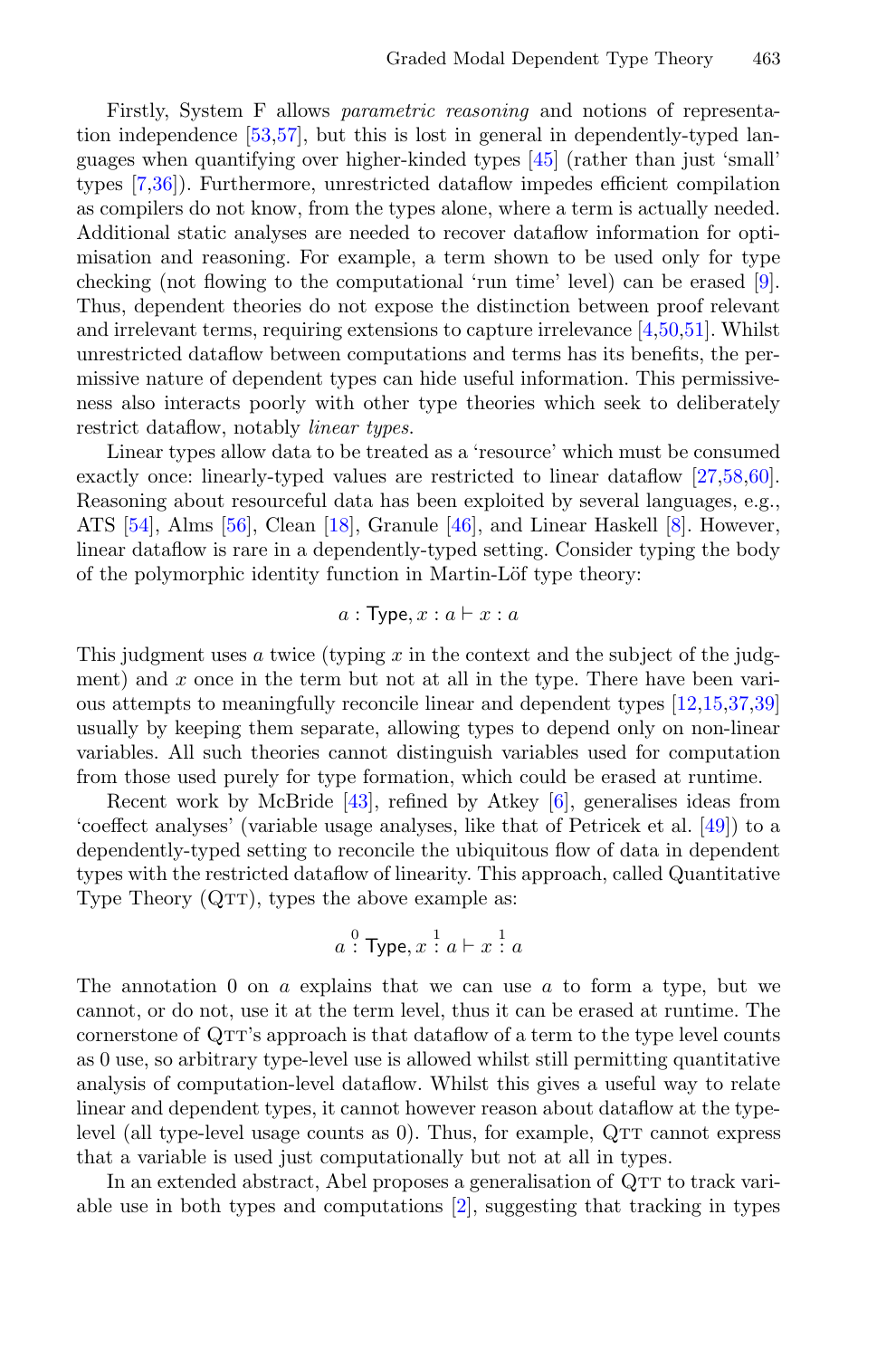enables type checking optimisations and increased expressivity. We develop a core dependent type theory along the same lines, using the paradigm of *grading*: graded systems augment types with additional information, capturing the structure of programs [\[23,](#page-26-3)[46\]](#page-27-5). We therefore name our approach Graded Modal Dependent Type Theory (GRTT for short). Our type theory is parameterised by a semiing which, like other coeffect and quantitative approaches  $[3,6,10,25,43,49,61]$  $[3,6,10,25,43,49,61]$  $[3,6,10,25,43,49,61]$  $[3,6,10,25,43,49,61]$  $[3,6,10,25,43,49,61]$  $[3,6,10,25,43,49,61]$  $[3,6,10,25,43,49,61]$ , describes dataflow through a program, but in both types and computations equally, remedying QTT's inability to track type-level use. We extend Abel's initial idea by presenting a rich language, including dependent tensors, a complete metatheory, and a *graded modality* which aids the practical use of this approach (e.g., enabling functions to use components of data non-uniformly). The result is a calculus which extends the power of existing non-dependent graded languages, like Granule [\[46\]](#page-27-5), to a dependent setting.

We begin with the definition of GRTT in Section [2,](#page-2-0) before demonstrating the power of GRTT through case studies in Section [3,](#page-9-0) where we show how to use grading to restrict GRTT terms to simply-typed reasoning, parametric reasoning (regaining universal quantification smoothly within a dependent theory), existential types, and linear types. The calculus can be instantiated to different kinds of dataflow reasoning: we show an example application to information-flow secu-rity. We then show the metatheory of GRTT in Section [4:](#page-15-0) admissibility of graded structural rules, substitution, type preservation, and strong normalisation.

We implemented a prototype language based on GRTT called Gerty.<sup>[3](#page-2-1)</sup> We briefly mention its syntax in Section [2.5](#page-8-0) for use in examples. Later, Section [5](#page-20-0) describes how the formal definition of GRTT is implemented as a bidirectional type checking algorithm, interfacing with an SMT solver to solve constraints over grades. Furthermore, Abel conjectured that a quantitative dependent theory could enable usage-based optimisation of type-checking itself [\[2\]](#page-25-8), which would assist dependently-typed programming at scale. We validate this claim in Section [5](#page-20-0) showing a grade-directed optimisation to **Gerty**'s type checker.

Section [6](#page-22-0) discusses next steps for increasing the expressive power of GRTT. Full proofs and details are provided in the extended version of this paper [\[44\]](#page-27-10).

**Gerty** has some similarity to Granule [\[46\]](#page-27-5): both are functional languages with graded types. However, Granule has a linearly typed core and no dependent types (only indexed types), thus has no need for resource tracking at the type level (type indices are not subject to tracking and their syntax is restricted).

# <span id="page-2-0"></span>**2 GrTT: Graded Modal Dependent Type Theory**

GRTT augments a standard presentation of dependent type theory with 'grades' (elements of a semiring) which account for how variables are used, i.e., their dataflow. Whilst existing work uses grades to describe usage only in computational terms (e.g.  $[10]$ ), GRTT incorporates additional grades to account for how variables are used in types. We introduce here the syntax and typing, and briefly show the syntax of the implementation. Section [4](#page-15-0) describes its metatheory.

<span id="page-2-1"></span><sup>3</sup> <https://github.com/granule-project/gerty/releases/tag/esop2021>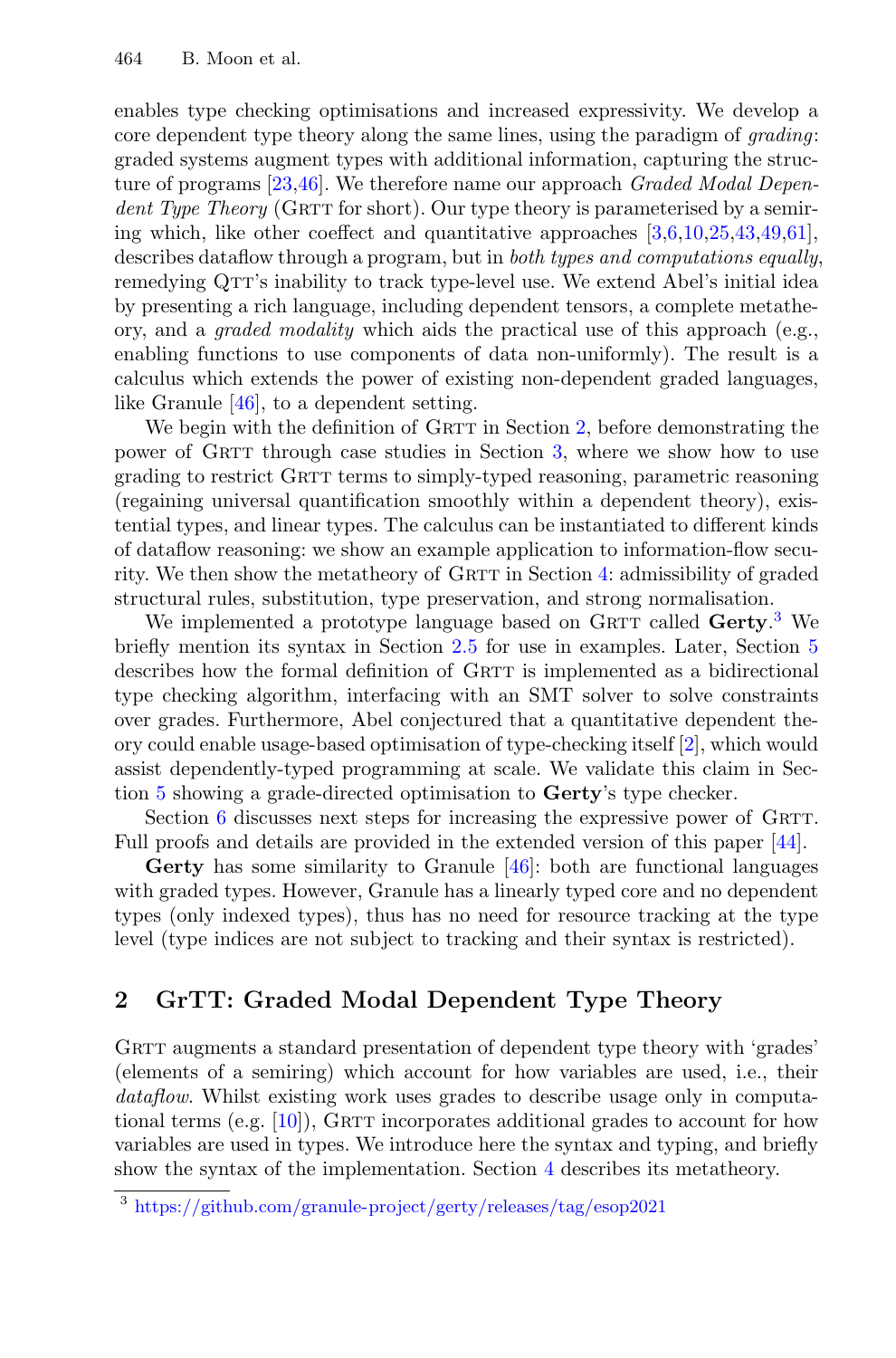#### **2.1 Syntax**

The syntax of GRTT is that of a standard Martin-Löf type theory, with the addition of a graded modality and grade annotations on function and tensor binders. Throughout,  $s$  and  $r$  range over grades, which are elements of a semiring  $(\mathcal{R},*,1,+,0)$ . It is instructive to instantiate this semiring to the natural number semiring  $(N, \times, 1, +, 0)$ , which captures the exact number of times variables are used. We appeal to this example in descriptions here.

GRTT has a single syntactic sort for computations and types:

$$
(terms) \quad t, A, B, C ::= x
$$
\n
$$
| (x :_{(s,r)} A) \rightarrow B | \lambda x. t | t_1 t_2
$$
\n
$$
| (x :_{r} A) \otimes B | (t_1, t_2) | let (x, y) = t_1 in t_2
$$
\n
$$
l ::= 0 | \text{ suc } l | l_1 \sqcup l_2
$$
\n
$$
| l_1 \sqcup l_2 |
$$

Terms include variables and a constructor for an inductive hierarchy of universes, annotated by a level l. Dependent function types are annotated with a pair of grades s and r, with s capturing how x is used in the body of the inhabiting function and r capturing how x is used in the codomain  $B$ . Dependent tensors have a single grade  $r$ , which describes how the first element is used in the typing of the second. The graded modal type operator  $\Box_s A$  'packages' a term and its dependencies so that values of type A can be used with grade s in the future. Graded modal types are introduced via *promotion*  $\Box t$  and eliminated via let  $\Box x$  $t_1$  in  $t_2$ . The following sections explain the semantics of each piece of syntax with respect to its typing. We typically use  $A$  and  $B$  to connote terms used as types.

#### **2.2 Typing Judgments, Contexts, and Grading**

Typing judgments are written in either of the following two equivalent forms:

$$
(\Delta \mid \sigma_1 \mid \sigma_2) \odot \Gamma \vdash t : A \qquad \begin{pmatrix} \Delta \\ \sigma_1 \\ \sigma_2 \end{pmatrix} \odot \Gamma \vdash t : A
$$

The 'horizontal' syntax (left) is used most often, with the equivalent 'vertical' form (right) used for clarity in some places. Ignoring the part to the left of  $\odot$ , typing judgments and their rules are essentially those of Martin-Löf type theory (with the addition of the modality) where  $\Gamma$  ranges over usual dependently-typed typing contexts. The left of  $\odot$  provides the grading information, where  $\sigma$  and  $\Delta$ range over *grade vectors* and *context grade vectors* respectively, of the form:

$$
\begin{array}{lll}\n\text{(contexts)} & \text{(grade vectors)} & \text{(context grade vectors)} \\
\Gamma ::= \emptyset \mid \Gamma, x : A & \sigma ::= \emptyset \mid \sigma, s & \Delta ::= \emptyset \mid \Delta, \sigma\n\end{array}
$$

A grade vector  $\sigma$  is a vector of semiring elements, and a context vector  $\Delta$  is a vector of grade vectors. We write  $(s_1,\ldots,s_n)$  to denote an *n*-vector and likewise for context grade vectors. We omit parentheses when this would not cause ambiguity. Throughout, a comma is used to concatenate vectors and disjoint contexts, and to extend vectors with a single grade, grade vector, or typing assumption.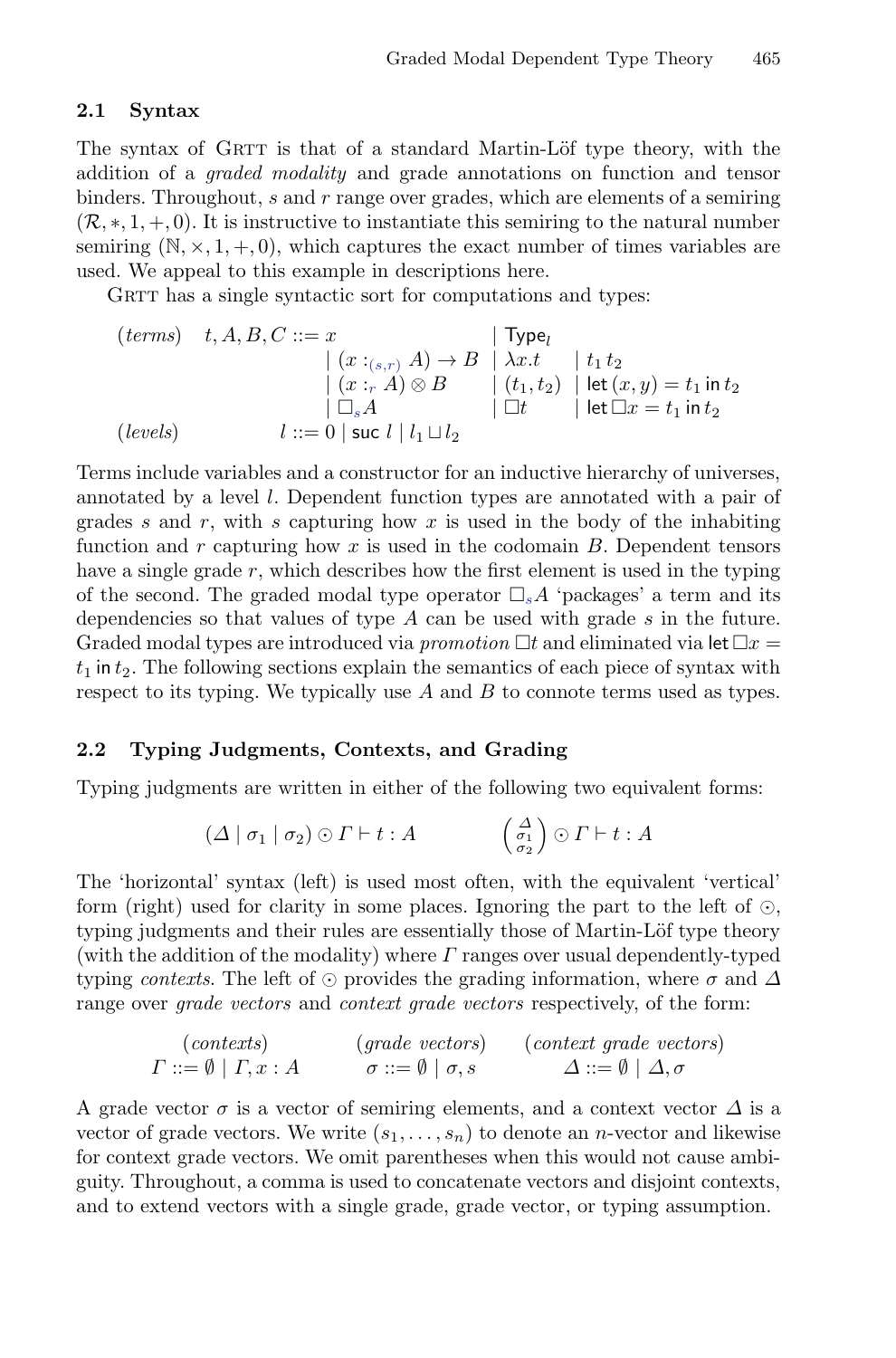For a judgment  $(\Delta \mid \sigma_s \mid \sigma_r) \odot \Gamma \vdash t : A$  the vectors  $\Gamma$ ,  $\Delta$ ,  $\sigma_s$ , and  $\sigma_r$  are all of equal size. Given a typing assumption  $y : B$  at index i in  $\Gamma$ , the grade  $\sigma_s[i] \in \mathcal{R}$  denotes the use of y in t (the *subject* of the judgment), the grade  $\sigma_r[i] \in \mathcal{R}$  denotes the use of y in A (the subject's type), and  $\Delta[i] \in \mathcal{R}^i$  (of size i) describes how assumptions prior to y are used to form y's type,  $B$ .

Consider the following example, which types the body of a function that takes two arguments of type a, and returns only the first:

$$
\left(\begin{smallmatrix}(),(1),(1,0)\\0,1,0\\1,0,0\end{smallmatrix}\right)\odot a:\mathsf{Type}_l,x:a,y:a\vdash x:a
$$

Let the context grade vector be called  $\Delta$ . Then,  $\Delta[0] = ()$  (empty vector) explains that there are no assumptions that are used to type  $\alpha$  in the context, as Type<sub>l</sub> is a closed term and the first assumption.  $\Delta[1] = (1)$  explains that the first assumption a is used (grade 1) in the typing of x in the context, and  $\Delta[2] = (1, 0)$ , explains that  $a$  is used once in the typing of  $y$  in the context, and  $x$  is unused in the typing of y. The subject grade vector  $\sigma_s = (0, 1, 0)$  explains that a is unused in the subject,  $x$  is used once, and  $y$  is unused. Finally, the subject type vector  $\sigma_r = (1, 0, 0)$  explains that a appears once in the subject's type (which is just a), and x and y are unused in the formation of the subject's type.

To aid reading, recall that standard typing rules typically have the form context  $\vdash$  subject : subject-type, the order of which is reflected by  $(\Delta | \sigma_s | \sigma_r) \odot \ldots$ giving the context, subject, and subject-type grading respectively.

Well-formed Contexts The relation  $\Delta \odot \Gamma$  + identifies a context  $\Gamma$  as well-formed with respect to context grade vector  $\Delta$ , defined by the following rules:

$$
\frac{(\Delta \mid \sigma \mid \mathbf{0}) \odot \Gamma \vdash A : \text{Type}_l}{\Delta, \sigma \odot \Gamma, x : A \vdash}
$$
WFEXT

Unlike typing, well-formedness does not need to include subject and subject-type grade vectors, as it considers only the well-formedness of the assumptions in a context with respect to prior assumptions in the context. The WF $\emptyset$  rule states that the empty context is well-formed with an empty context grade vector as there are no assumptions to account for. The WFEXT rule states that given  $A$ is a type under the assumptions in  $\Gamma$ , with  $\sigma$  accounting for the usage of  $\Gamma$ variables in A, and  $\Delta$  accounting for usage within  $\Gamma$ , then we can form the wellformed context  $\Gamma, x : A$  by extending  $\Delta$  with  $\sigma$  to account for the usage of A in forming the context. The notation **0** denotes a vector for which each element is the semiring 0. Note that the well-formedness  $\Delta \odot \Gamma$   $\vdash$  is inherent from the premise of WFEXT due to the following lemma:

**Lemma 1 (Typing contexts are well-formed).** If  $(\Delta | \sigma_1 | \sigma_2) \odot \Gamma \vdash t : A$ then  $\Delta \odot \Gamma$   $\vdash$ .

#### **2.3 Typing Rules**

We examine the typing rules of GRTT one at a time.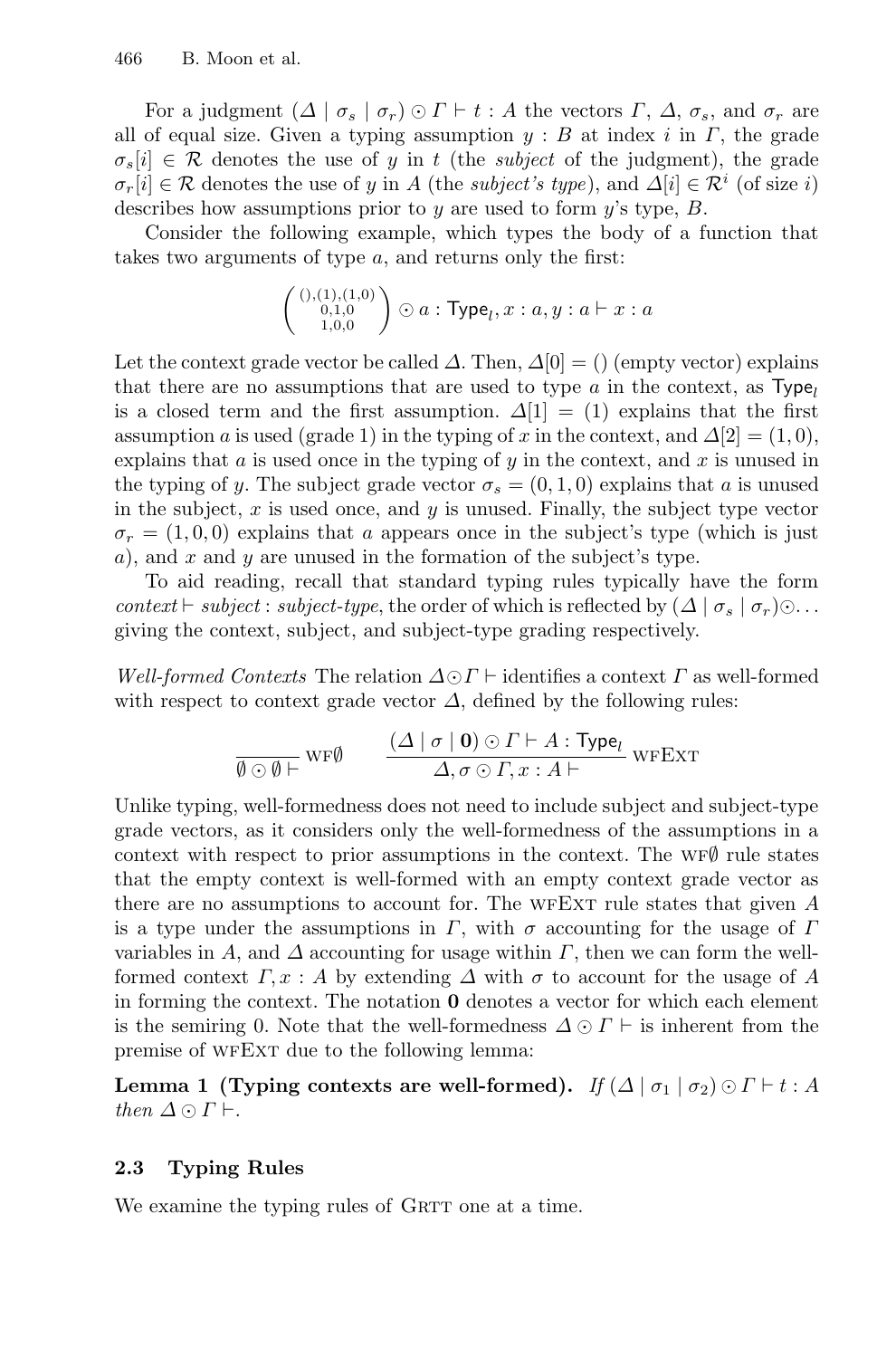Variables are introduced as follows:

$$
\frac{(\Delta_1, \sigma, \Delta_2) \odot \Gamma_1, x:A, \Gamma_2 \vdash |\Delta_1| = |\Gamma_1|}{(\Delta_1, \sigma, \Delta_2 \mid \mathbf{0}^{|\Delta_1|}, 1, \mathbf{0} \mid \sigma, 0, \mathbf{0}) \odot \Gamma_1, x:A, \Gamma_2 \vdash x:A} \text{VAR}
$$

The premise identifies  $\Gamma_1, x : A, \Gamma_2$  as well-formed under the context grade vector  $\Delta_1, \sigma, \Delta_2$ . By the size condition  $|\Delta_1| = |\Gamma_1|$ , we are able to identify  $\sigma$  as capturing the usage of the variables  $\Gamma_1$  in forming A. This information is used in the conclusion, capturing type-level variable usage as  $\sigma$ , 0, **0**, which describes that  $\Gamma_1$ is used according to  $\sigma$  in the subject's type  $(A)$ , and that the x and the variables of  $\Gamma_2$  are used with grade 0. For subject usage, we annotate the first zero vector with a size  $|\Delta_1|$ , allowing us to single out x as being the only assumption used with grade 1 in the subject; all other assumptions are used with grade 0.

For example, typing the body of the polymorphic identity ends with Var:

$$
\frac{\overline{(()}, (1)) \odot a : \text{Type}, x : a \vdash}{((), (1)) | 0, 1 | 1, 0} \odot a : \text{Type}, x : a \vdash x : a} |(())| = |a : \text{Type}|
$$
  
(
$$
((), (1)) | 0, 1 | 1, 0) \odot a : \text{Type}, x : a \vdash x : a
$$

The premise implies that  $((), 1, 0) \odot a$ : Type  $\vdash a$ : Type by the following lemma:

**Lemma 2** (Typing an assumption in a well-formed context). If  $\Delta_1$ ,  $\sigma$ ,  $\Delta_2$  $\bigcirc I_1, x : A, I_2 \vdash with \, | \Delta_1 | = |I_1|, \, then \, (\Delta_1 | \sigma | \mathbf{0}) \bigcirc I_1 \vdash A : \mathsf{Type}_l \, \textit{for some} \, l.$ 

In the conclusion of VAR, the typing  $((), 1, 0) \odot a$  : Type  $\vdash a$  : Type is 'distributed' to the typing of  $x$  in the context and to the formation the subject's type. Thus subject grade  $(0, 1)$  corresponds to the absence of a from the subject and the presence of x, and subject-type grade  $(1,0)$  corresponds to the presence of a in the subject's type  $(a)$ , and the absence of x.

Typing universes are formed as follows:

···

$$
\frac{\Delta \odot \Gamma \vdash}{(\Delta \mid \mathbf{0} \mid \mathbf{0}) \odot \Gamma \vdash \mathsf{Type}_l : \mathsf{Type}_{\mathsf{suc}\;l}}\mathsf{Type}
$$

We use an inductive hierarchy of universes  $\left[47\right]$  with ordering  $\leq$  such that  $l \leq$  suc l. Universes can be formed under any well-formed context, with every assumption graded with 0 subject and subject-type use, capturing the absence of any assumptions from the universes, which are closed forms.

Functions Function types  $(x :_{(s,r)} A) \rightarrow B$  are annotated with two grades: explaining that  $x$  is used with grade  $s$  in the body of the inhabiting function and with grade  $r$  in  $B$ . Function types have the following formation rule:

$$
\frac{(\Delta \mid \sigma_1 \mid \mathbf{0}) \odot \Gamma \vdash A : \text{Type}_{l_1} \quad (\Delta, \sigma_1 \mid \sigma_2, r \mid \mathbf{0}) \odot \Gamma, x : A \vdash B : \text{Type}_{l_2} \rightarrow (\Delta \mid \sigma_1 + \sigma_2 \mid \mathbf{0}) \odot \Gamma \vdash (x :_{(s,r)} A) \rightarrow B : \text{Type}_{l_1 \sqcup l_2} \rightarrow (\Delta \mid \sigma_1 + \sigma_2 \mid \mathbf{0}) \odot \Gamma \vdash (x :_{(s,r)} A) \rightarrow B : \text{Type}_{l_1 \sqcup l_2}
$$

The usage of the dependencies of A and B (excepting x) are given by  $\sigma_1$  and  $\sigma_2$ in the premises (in the 'subject' position) which are combined as  $\sigma_1 + \sigma_2$  (via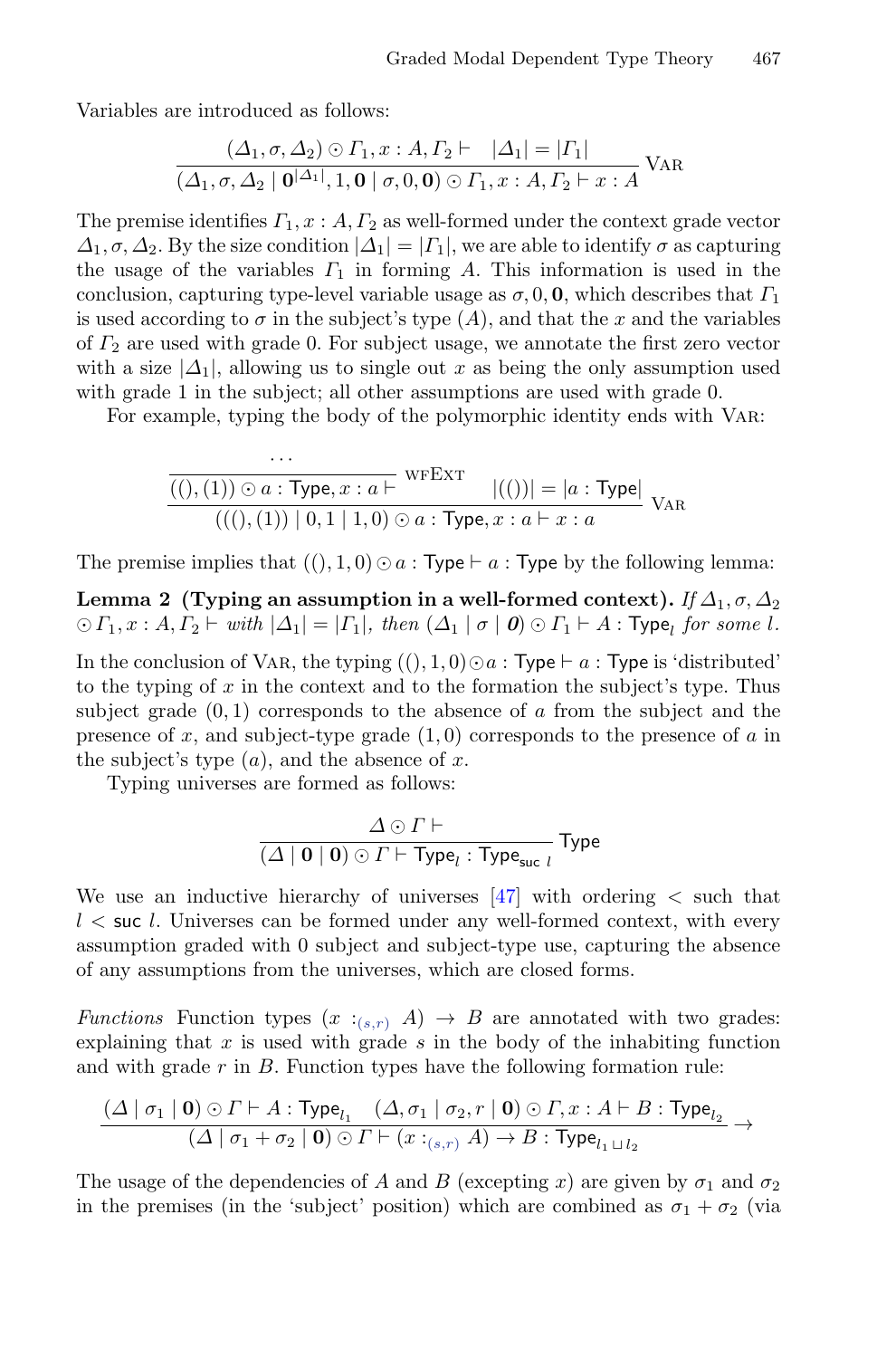pointwise vector addition using the  $+$  of the semiring), which serves to *contract* the dependencies of the two types. The usage of  $x$  in  $B$  is captured by  $r$ , and then internalised to the binder in the conclusion of the rule. An arbitrary grade for s is allowed here as there is no information on how x is used in an inhabiting function body. Function terms are then typed by the following rule:

$$
\frac{(\Delta,\sigma_1 \mid \sigma_3,r \mid \mathbf{0}) \odot \Gamma,x:A\vdash B:\mathsf{Type}_{l} \quad (\Delta,\sigma_1 \mid \sigma_2,s \mid \sigma_3,r) \odot \Gamma,x:A\vdash t:B}{(\Delta \mid \sigma_2 \mid \sigma_1+\sigma_3) \odot \Gamma \vdash \lambda x.t:(x:_{(s,r)} A) \rightarrow B} \lambda_i
$$

The second premise types the body of the  $\lambda$ -term, showing that s captures the usage of x in t and r captures the usage of x in  $B$ ; the subject and subject-type grades of  $x$  are then internalised as annotations on the function type's binder.

Dependent functions are eliminated through application:

$$
\frac{(\Delta, \sigma_1 \mid \sigma_3, r \mid \mathbf{0}) \odot \Gamma, x:A \vdash B : \text{Type}_l}{(\Delta \mid \sigma_2 \mid \sigma_1 + \sigma_3) \odot \Gamma \vdash t_1 : (x :_{(s,r)} A) \rightarrow B \quad (\Delta \mid \sigma_4 \mid \sigma_1) \odot \Gamma \vdash t_2 : A}{(\Delta \mid \sigma_2 + s * \sigma_4 \mid \sigma_3 + r * \sigma_4) \odot \Gamma \vdash t_1 t_2 : [t_2/x]B} \lambda_e
$$

where ∗ is the scalar multiplication of a vector, using the semiring multiplication. Given a function  $t_1$  which uses its parameter with grade s to compute and with grade r in the typing of the result, we can apply it to a term  $t_2$ , provided that we have the resources required to form  $t_2$  scaled by s at the subject level and by r at the subject-type level, since  $t_2$  is substituted into the return type B. This scaling behaviour is akin to that used in coeffect calculi  $[25,49]$  $[25,49]$ , QTT  $[6,43]$  $[6,43]$  and Linear Haskell [\[8\]](#page-25-4), but scalar multiplication happens here at both the subject and subject-type level. The use of variables in A is accounted for by  $\sigma_1$  as explained in the third premise, but these usages are not present in the resulting application since A no longer appears in the types or the terms.

Consider the constant function  $\lambda x.\lambda y.x : (x:_{(1,0)} A) \to (y:_{(0,0)} B) \to A$  (for some  $A$  and  $B$ ). Here the resources required for the second parameter will always be scaled by 0, which is absorbing, meaning that anything passed as the second argument has 0 subject and subject-type use. This example begins to show some of the power of grading—the grades capture the program structure at all levels.

Tensors The rule for forming dependent tensor types is as follows:

$$
\frac{(\Delta \mid \sigma_1 \mid \mathbf{0}) \odot \Gamma \vdash A : \text{Type}_l \quad (\Delta, \sigma_1 \mid \sigma_2, r \mid \mathbf{0}) \odot \Gamma, x : A \vdash B : \text{Type}_l}{(\Delta \mid \sigma_1 + \sigma_2 \mid \mathbf{0}) \odot \Gamma \vdash (x :_r A) \otimes B : \text{Type}_l} \otimes
$$

This rule is almost identical to function type formation  $\rightarrow$  but with only a single grade r on the binder, since x is only bound in  $B$  (the type of the second component), and not computationally. For 'quantitative' semirings, where 0 really means unused (see Section [3\)](#page-9-0),  $(x :_0 A) \otimes B$  is then a product  $A \times B$ .

Dependent tensors are introduced as follows:

$$
\frac{(\Delta, \sigma_1 | \sigma_3, r | \mathbf{0}) \odot \Gamma, x : A \vdash B : \text{Type}_l}{(\Delta | \sigma_2 | \sigma_1) \odot \Gamma \vdash t_1 : A \qquad (\Delta | \sigma_4 | \sigma_3 + r * \sigma_2) \odot \Gamma \vdash t_2 : [t_1/x]B}{(\Delta | \sigma_2 + \sigma_4 | \sigma_1 + \sigma_3) \odot \Gamma \vdash (t_1, t_2) : (x : r A) \otimes B} \otimes_i
$$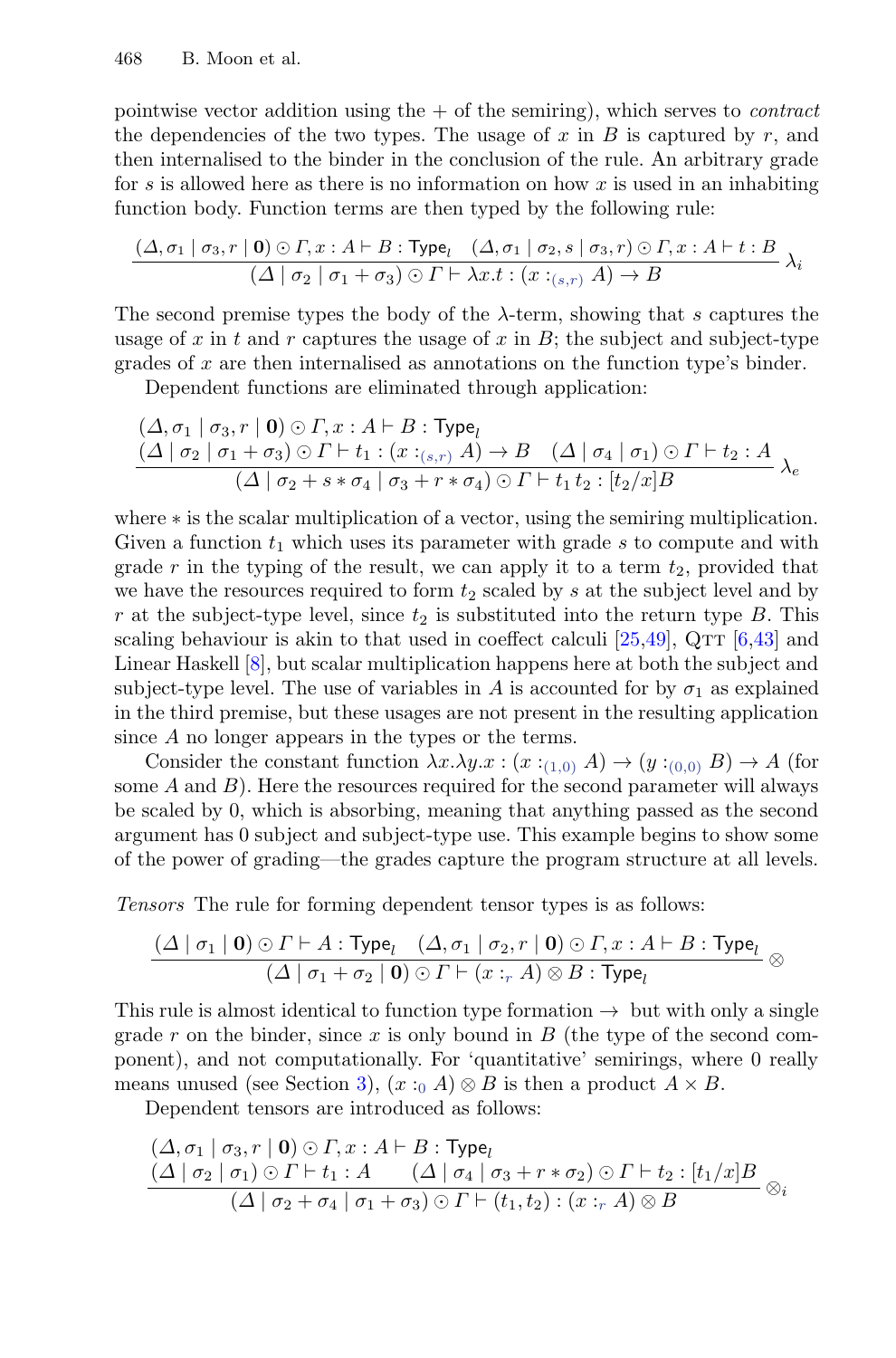In the typing premise for  $t_2$ , occurrences of x are replaced with  $t_1$  in the type, ensuring that the type of the second component  $(t_2)$  is calculated using the first component  $(t_1)$ . The resources for  $t_1$  in this substitution are scaled by r, accounting for the existing usage of  $x$  in  $B$ . In the conclusion, we see the resources for the two components (and their types) combined via the semiring addition.

Finally, tensors are eliminated with the following rule:

$$
(\Delta \mid \sigma_3 \mid \sigma_1 + \sigma_2) \odot \Gamma \vdash t_1 : (x :_r A) \otimes B
$$
  
\n
$$
(\Delta, (\sigma_1 + \sigma_2) \mid \sigma_5, r' \mid \mathbf{0}) \odot \Gamma, z : (x :_r A) \otimes B \vdash C : \mathsf{Type}_l
$$
  
\n
$$
(\Delta, \sigma_1, (\sigma_2, r) \mid \sigma_4, s, s \mid \sigma_5, r', r') \odot \Gamma, x : A, y : B \vdash t_2 : [(x, y)/z]C
$$
  
\n
$$
(\Delta \mid \sigma_4 + s * \sigma_3 \mid \sigma_5 + r' * \sigma_3) \odot \Gamma \vdash \mathsf{let}(x, y) = t_1 \mathsf{in} \ t_2 : [t_1/z]C \otimes e
$$

As this is a dependent eliminator, we allow the result type C to depend upon the value of the tensor as a whole, bound as  $z$  in the second premise with grade  $r'$ , into which is substituted our actual tensor term  $t_1$  in the conclusion.

Eliminating a tensor  $(t_1)$  requires that we consider each component (x and y) is used with the same grade s in the resulting expression  $t_2$ , and that we scale the resources of  $t_1$  by s. This is because we cannot inspect  $t_1$  itself, and semiring addition is not injective (preventing us from splitting the grades required to form  $t_1$ ). This prevents forming certain functions (e.g., projections) under some semirings, but this can be overcome by the introduction of *graded modalities*.

Graded Modality Graded binders alone do not allow different parts of a value to be used differently, e.g., computing the length of a list ignores the elements, projecting from a pair discards one component. We therefore introduce a graded modality ( $\hat{a}$  la [\[10](#page-25-10)[,46\]](#page-27-5)) allowing us to capture the notion of local inspection on data and internalising usage information into types. A type  $\Box_s A$  denotes terms of type A that are used with grade s. Type formation and introduction rules are:

$$
\frac{(\Delta \mid \sigma \mid \mathbf{0}) \odot \Gamma \vdash A : \text{Type}_l}{(\Delta \mid \sigma \mid \mathbf{0}) \odot \Gamma \vdash \Box_s A : \text{Type}_l} \square \quad \frac{(\Delta \mid \sigma_1 \mid \sigma_2) \odot \Gamma \vdash t : A}{(\Delta \mid s * \sigma_1 \mid \sigma_2) \odot \Gamma \vdash \Box t : \Box_s A} \square_i
$$

To form a term of type  $\Box_s A$ , we 'promote' a term t of type A by requiring that we can use the resources used to form  $t(\sigma_1)$  according to grade s. This 'promotion' resembles that of other graded modal systems (e.g., [\[3,](#page-25-9)[10,](#page-25-10)[23,](#page-26-3)[46\]](#page-27-5)), but the elimination needs to also account for type usage due to dependent elimination.

We can see promotion  $\Box_i$  as capturing t for later use according to grade s. Thus, when eliminating a term of type  $\Box_s A$ , we must consider how the 'unboxed' term is used with grade s, as per the following dependent eliminator:

$$
\frac{(\Delta, \sigma_2 \mid \sigma_4, r \mid \mathbf{0}) \odot \Gamma, z : \Box_s A \vdash B : \text{Type}_l}{(\Delta \mid \sigma_1 \mid \sigma_2) \odot \Gamma \vdash t_1 : \Box_s A \quad (\Delta, \sigma_2 \mid \sigma_3, s \mid \sigma_4, (s * r)) \odot \Gamma, x : A \vdash t_2 : [\Box x/z]B} \Box_{\mathcal{C}}}{(\Delta \mid \sigma_1 + \sigma_3 \mid \sigma_4 + r * \sigma_1) \odot \Gamma \vdash \text{let } \Box x = t_1 \text{ in } t_2 : [t_1/z]B} \Box_{\mathcal{C}}
$$

This rule can be understood as a kind of 'cut', connecting a 'capability' to use a term of type A according to grade s with the requirement that  $x : A$  is used according to grade s as a dependency of  $t_2$ . Since we are in a dependently-typed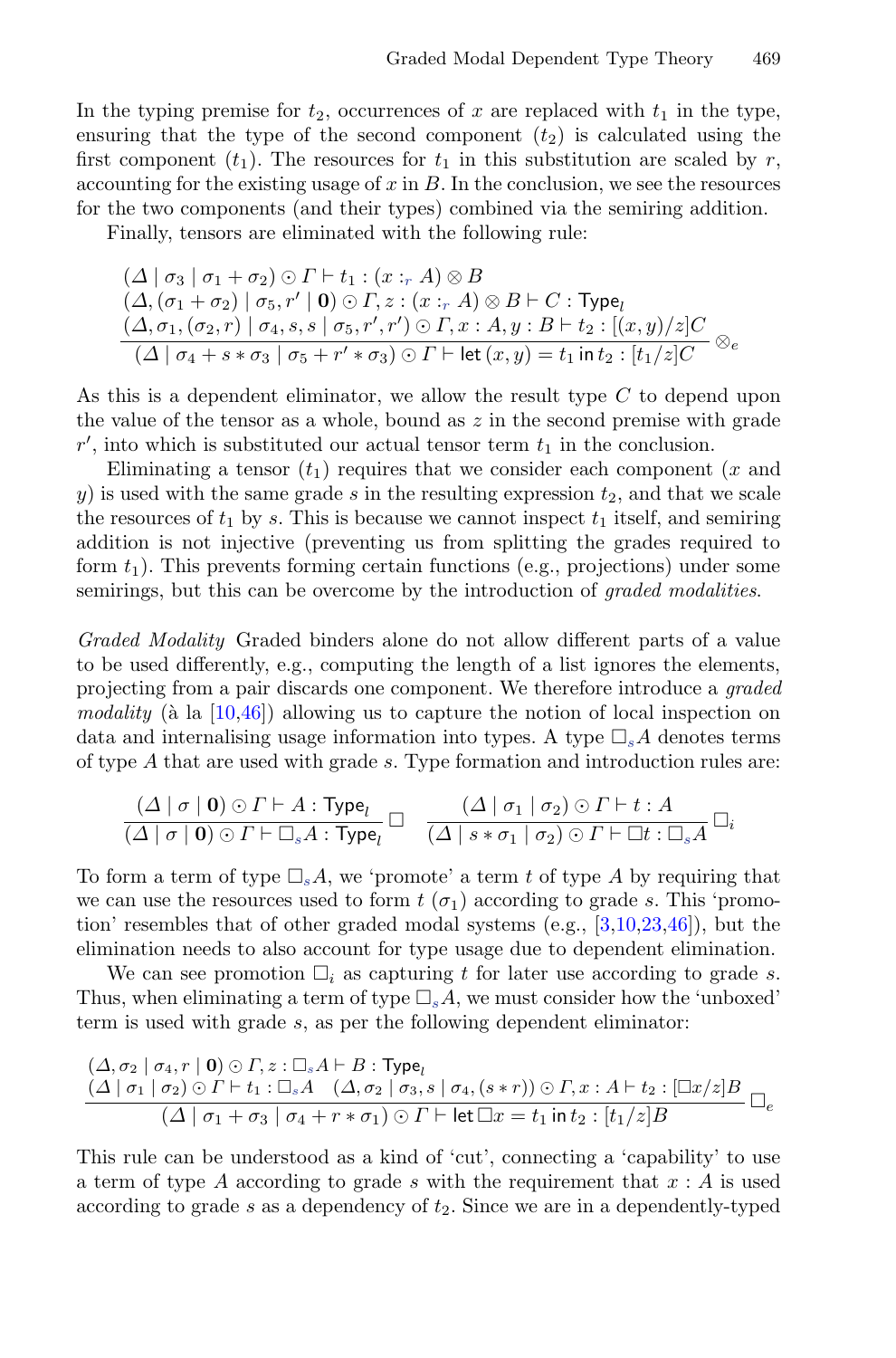setting, we also substitute  $t_1$  into the type level such that  $B$  can depend on  $t_1$  according to grade r which then causes the dependencies of  $t_1$  ( $\sigma_1$ ) to be scaled-up by r and added to the subject-type grading.

Equality, Conversion, and Subtyping A key part of dependent type theories is a notion of term equality and type conversion  $[33]$ . GRTT term equality is via judgments  $(\Delta \mid \sigma_1 \mid \sigma_2) \odot \Gamma \vdash t_1 = t_2 : A$  equating terms  $t_1$  and  $t_2$  of type A. Equality includes full congruences as well as  $\beta\eta$ -equality for functions, tensors, and graded modalities, of which the latter are:

$$
(\Delta, \sigma_2 \mid \sigma_4, r \mid \mathbf{0}) \odot \Gamma, z : \Box_s A \vdash B : \mathsf{Type}_l
$$
  
\n
$$
(\Delta \mid \sigma_1 \mid \sigma_2) \odot \Gamma \vdash t_1 : A \quad (\Delta, \sigma_2 \mid \sigma_3, s \mid \sigma_4, (s * r)) \odot \Gamma, x : A \vdash t_2 : [\Box x / z]B
$$
  
\n
$$
(\Delta \mid \sigma_3 + s * \sigma_1 \mid \sigma_4 + s * r * \sigma_1) \odot \Gamma \vdash (\mathsf{let } \Box x = \Box t_1 \mathsf{ in } t_2) = [t_1 / x]t_2 : [\Box t_1 / z]B
$$
  
\n
$$
(\Delta \mid \sigma_1 \mid \sigma_2) \odot \Gamma \vdash t : \Box_s A
$$
  
\n
$$
(\Delta \mid \sigma_1 \mid \sigma_2) \odot \Gamma \vdash t = (\mathsf{let } \Box x = t \mathsf{ in } \Box x) : \Box_s A
$$
  
\n
$$
\mathsf{Eq}_{\Box_u}
$$

A subtyping relation  $((\Delta | \sigma) \odot \Gamma \vdash A \leq B)$  subsumes equality, adding ordering of universe levels. Type conversion allows re-typing terms based on the judgment:

$$
\frac{(\Delta \mid \sigma_1 \mid \sigma_2) \odot \Gamma \vdash t : A \quad (\Delta \mid \sigma_2) \odot \Gamma \vdash A \leq B}{(\Delta \mid \sigma_1 \mid \sigma_2) \odot \Gamma \vdash t : B} \text{Conv}
$$

The full rules for equality and subtyping are in this paper's extended version [\[44\]](#page-27-10).

# **2.4 Operational Semantics**

As with other graded modal calculi (e.g.,  $[3,10,23]$  $[3,10,23]$  $[3,10,23]$ ), the core calculus of GRTT has a Call-by-Name small-step operational semantics with reductions  $t \rightsquigarrow t'$ . The rules are standard, with the addition of the  $\beta$ -rule for the graded modality:

$$
\det \Box x = \Box t_1 \text{ in } t_2 \leadsto [t_1/x]t_2 \qquad (\beta \Box)
$$

Type preservation and normalisation are considered in Section [4.](#page-15-0)

## <span id="page-8-0"></span>**2.5 Implementation and Examples**

To explore our theory, we provide an implementation, **Gerty**. Section [5](#page-20-0) describes how the declarative definition of the type theory is implemented as a bidirectional type checking algorithm. We briefly mention the syntax here for use in later examples. The following is the polymorphic identity function in **Gerty**:

id : (a :  $(0, 0, 2)$  Type 0) ->  $(x : (0, 0, 0)$  a) -> a id =  $\a -\> \x -\> x$ 

The syntax resembles the theory, where grading terms .n are syntactic sugar for a unary encoding of grades in terms of 0 and repeated addition of 1, e.g.,  $\ldots$  2 =  $(.0 + .1) + .1$ . This syntax can be used for grade terms of any semiring, which can be resolved to particular built-in semirings at other points of type checking.

The following shows first projection on (non-dependent) pairs, using the graded modality (at grade 0 here) to give fine-grained usage on compound data: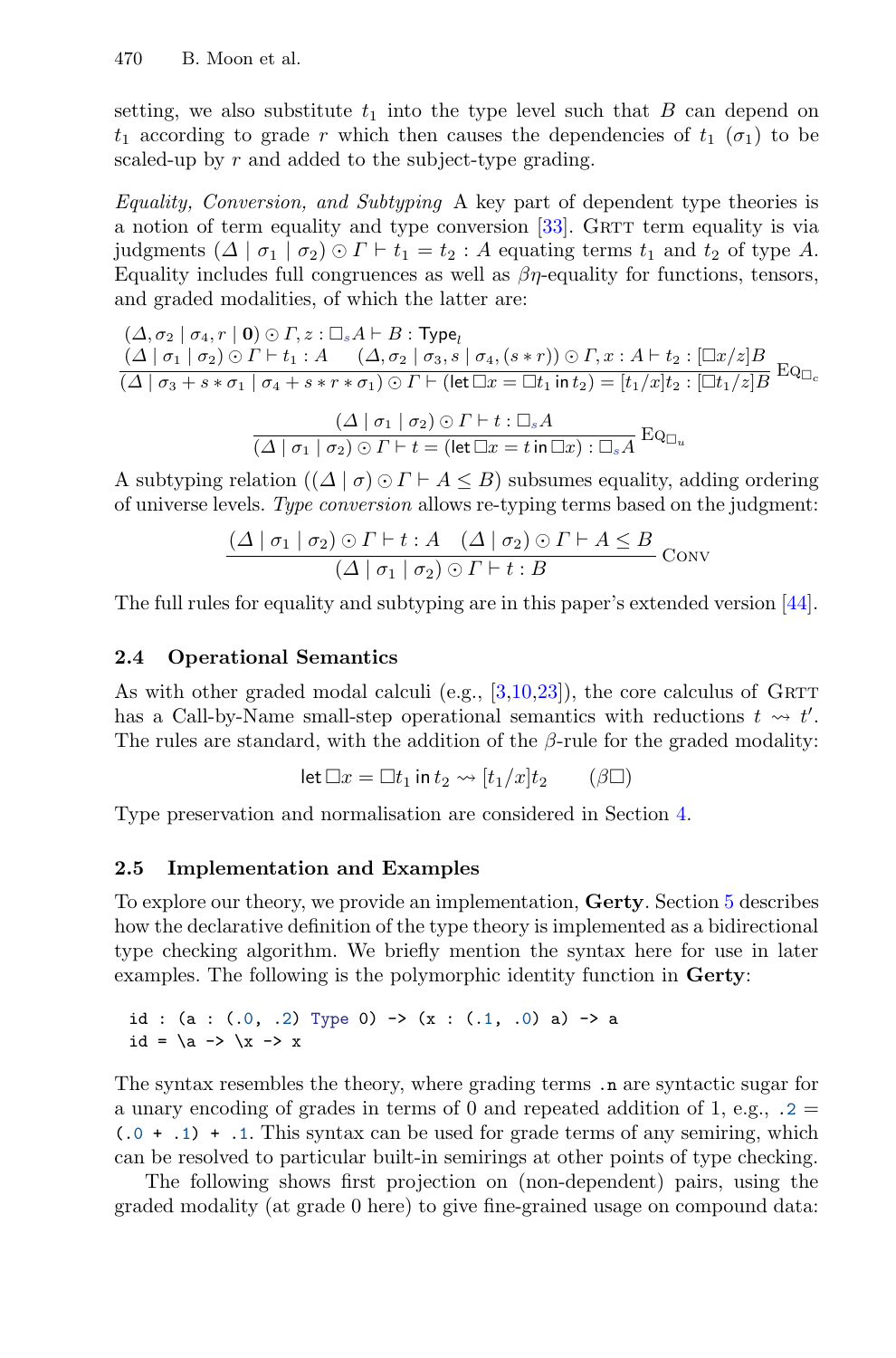fst : (a :  $(.0, .2)$  Type 0) (b :  $(.0, .1)$  Type 0) -> <a \*  $[.0]$  b> -> a fst = \a b p -> case p of  $\langle x, y \rangle$  -> let  $[z]$  = y in x

The implementation adds various built-in semirings, some syntactic sugar, and extras such as: a singleton unit type, extensions of the theory to semirings with a pre-ordering (discussed further in Section  $6$ ), and some implicit resolution. Anywhere a grade is expected, an underscore can be supplied to indicate that **Gerty** should try to resolve the grade implicitly. Grades may also be omitted from binders (see above in fst), in which case they are treated as implicits. Currently, implicits are handled by generating existentially quantified grade variables, and using SMT to solve the necessary constraints (see Section [5\)](#page-20-0).

So far we have considered the natural numbers semiring providing an analysis of usage. We come back to this and similar examples in Section [3.](#page-9-0) To show another kind of example, we consider a lattice semiring of privacy levels (appearing elsewhere [\[3](#page-25-9)[,23,](#page-26-3)[46\]](#page-27-5)) which enforces information-flow control, akin to DCC [\[1\]](#page-25-11). Differently to DCC, dataflow is tracked through variable dependencies, rather than through the results of computations in the monadic style of DCC.

**Definition 1.** Security levels Let  $\mathcal{R} = L_0 \leq H$  is be a set of labels with  $0 = H$  is and  $1 =$  Lo, semiring addition as the meet and multiplication as join. Here,  $1 =$  Lo treats the base notion of dataflow as being in the low security (public) domain. Variables graded with Hi must then be unused, or guarded by a graded modality. This semiring is primitive in **Gerty**; we can express the following example:

idLo :  $(a : (.0, .2)$  Type 0) ->  $(x : (Lo, Hi) a)$  -> a idLo =  $\a -\b$   $\x -\b$  x -- The following is rejected as ill-typed leak : (a : (.0, .2) Type 0) -> (x : (Hi, Hi) a) -> a leak =  $\a -\> \x -\> id$ Lo a x

The first definition is well-typed, but the second yields a typing error originating from the application in its body:

```
At subject stage got the following mismatched grades:
 For 'x' expected Hi but got .1
```
where grade 1 is Lo here. Thus we can use this abstract label semiring as a way of restricting flow of data between regions (*cf.* region typing systems  $[31,55]$  $[31,55]$ ). Note that the ordering is not leveraged here other than in the lattice operations.

# <span id="page-9-0"></span>**3 Case Studies**

We now demonstrate GRTT via several cases studies that focus the reasoning power of dependent types via grading. Since grading in GRTT serves to explain dataflow, we can characterise subsets of GRTT that correspond to various type theories. We demonstrate the approach with simple types, parametric polymorphism, and linearity. In each case study, we restrict GRTT to a subset by  $a$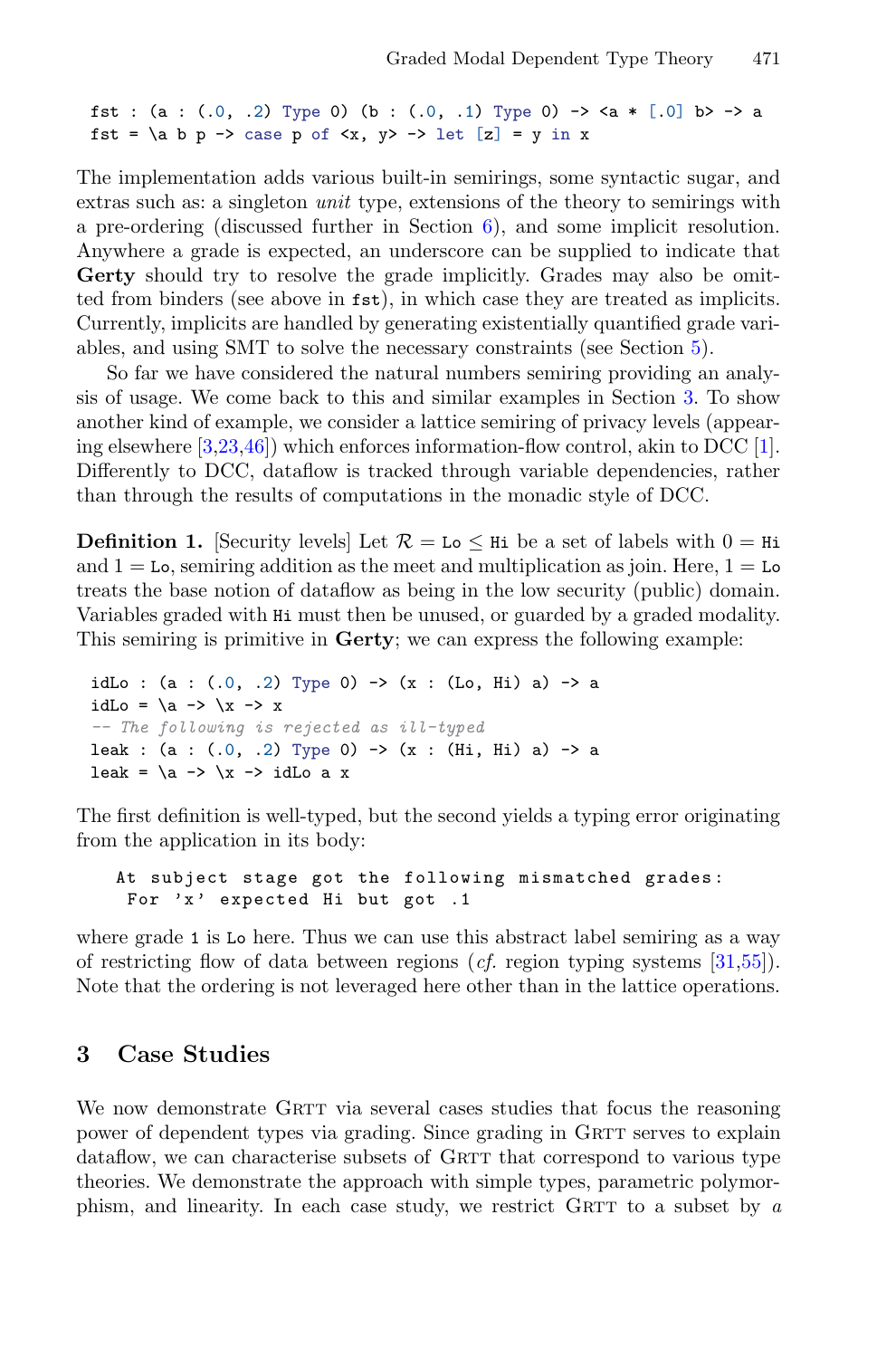characterisation of the grades, rather than by, say, placing detailed syntactic restrictions or employing meta-level operations or predicates that restrict syntax (as one might do for example to map a subset of Martin-Löf type theory into the simply-typed λ-calculus by restriction to closed types, requiring deep inspection of type terms). Since this restriction is only on grades, we can harness the specific reasoning power of particular calculi from within the language itself, simply by specifications on grades. In the context of an implementation like **Gerty**, this amounts to using type signatures to restrict dataflow.

This section shows the power of tracking dataflow in types via grades, going beyond QTT  $[6]$  and GRAD  $[13]$ . For 'quantitative' semirings, a 0 type-grade means that we can recover simply-typed reasoning (Section [3.3\)](#page-11-0) and distinguish computational functions from type-parameter functions for parametric reasoning (Section [3.4\)](#page-12-0), embedding a grade-restricted subset of GRTT into System  $F$ .

Section [5](#page-21-0) returns to a case study that builds on the implementation.

## **3.1 Recovering Martin-Löf Type Theory**

When the semiring parameterising GRTT is the singleton semiring (i.e., any semiring where  $1 = 0$ , we have an isomorphism  $\Box_r A \cong A$ , and grade annotations become redundant, as all grades are equal. All vectors and grades on binders may then be omitted, and we can write typing judgments as  $\Gamma \vdash t : A$ , giving rise to a standard Martin-Löf type theory as a special case of GRTT.

## **3.2 Determining Usage via Quantitative Semirings**

Unlike existing systems, we can use the fine-grained grading to *guarantee* the relevance or irrelevance of assumptions in types. To do this we must consider a subset of semirings  $(\mathcal{R},*,1,+,0)$  called *quantitative* semirings, satisfying:

(zero-unique) 
$$
1 \neq 0
$$
;  
\n(positivity)  $\forall r, s. r + s = 0 \implies r = 0 \land s = 0$ ;  
\n(zero-product)  $\forall r, s. r * s = 0 \implies r = 0 \lor s = 0$ .

These axioms<sup>[4](#page-10-0)</sup> ensure that a 0-grade in a quantitative semiring represents irrelevant variable use. This notion has recently been proved for computational use by Choudhury et al. [\[13\]](#page-25-12) via a heap-based semantics for grading (on computations) and the same result applies here. Conversely, in a quantitative semiring any grade other than 0 denotes relevance. From this, we can directly encode non-dependent tensors and arrows: in  $(x :_0 A) \otimes B$  the grade 0 captures that x cannot have any computational content in B, and likewise for  $(x :_{(s,0)} A) \to B$ the grade  $0$  explains that  $x$  cannot have any computational content in  $B$ , but may have computational use according to  $s$  in the inhabiting function. Thus,

<span id="page-10-0"></span> $4$  Atkey requires *positivity* and *zero-product* for all semirings parameterising QTT  $[6]$ (as does Abel [\[2\]](#page-25-8)). Atkey imposes this for admissibility of substitution. We need not place this restriction on GRTT to have substitution in general (Sec.  $4.1$ ).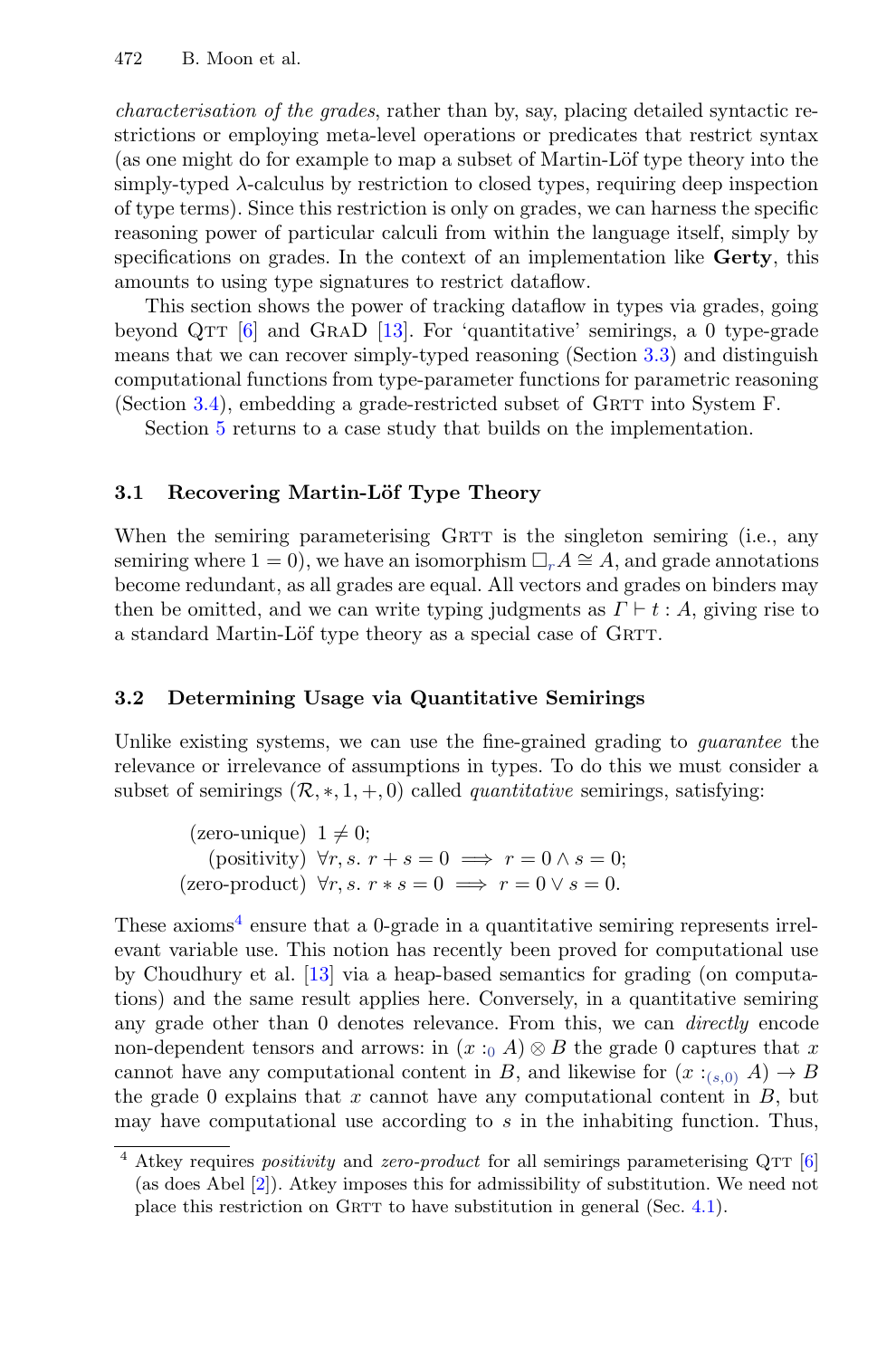the grade 0 here describes that elimination forms cannot ever inspect the variable during normalisation. Additionally, quantitative semirings can be used for encoding simply-typed and polymorphic reasoning.

Example 1. Some quantitative semirings are:

- $-$  (*Exact usage*) (N,  $\times$ , 1, +, 0);
- $-$  (0-1) The semiring over  $\mathcal{R} = \{0, 1\}$  with  $1 + 1 = 1$  which describes relevant vs. irrelevant dependencies, but no further information.
- **–** (None-One-Tons [\[43\]](#page-27-8)) The semiring on R = {0, 1, ∞} is more fine-grained than 0-1, where  $\infty$  represents more than 1 usage, with  $1 + 1 = \infty = 1 + \infty$ .

#### <span id="page-11-0"></span>**3.3 Simply-typed Reasoning**

As discussed in Section [1,](#page-0-0) the simply-typed  $\lambda$ -calculus (STLC) can be distinguished from dependently-typed calculi via the restriction of dataflow: in simple types, data can only flow at the computational level, with no dataflow within, into, or from types. We can thus view a GRTT function as simply typed when its variable is irrelevant in the type, e.g.,  $(x :_{(s,0)} A) \rightarrow B$  for quantitative semirings. We define a subset of GRTT restricted to simply-typed reasoning:

<span id="page-11-1"></span>**Definition 2.** [Simply-typed GRTT] For a quantitative semiring, the following predicate  $STLC(-)$  determines a subset of simply-typed GRTT programs:

$$
STLC((\emptyset \mid \emptyset \mid \emptyset) \odot \emptyset \vdash t : A)
$$
  

$$
STLC((\Delta \mid \sigma_1 \mid \sigma_2) \odot \Gamma \vdash t : A) \Longrightarrow STLC((\Delta, \mathbf{0} \mid \sigma_1, s \mid \sigma_2, 0) \odot \Gamma, x : B \vdash t : A)
$$

That is, all subject-type grades are 0 (thus function types are of the form  $(x:_{(s,0)} A) \rightarrow B$ ). A similar predicate is defined on well-formed contexts (elided), restricting context grades of well-formed contexts to only zero grading vectors.

Under the restriction of Definition [2,](#page-11-1) a subset of  $GRTT$  terms embeds into the simply-typed λ-calculus in a sound and complete way. Since STLC does not have a notion of tensor or modality, this is omitted from the encoding:

$$
\llbracket x \rrbracket = x \quad \llbracket \lambda x. t \rrbracket = \lambda x. \llbracket t \rrbracket \quad \llbracket t_1 \, t_2 \rrbracket = \llbracket t_1 \rrbracket \llbracket t_2 \rrbracket \quad \llbracket (x :_{(s,0)} A) \to B \rrbracket_{\tau} = \llbracket A \rrbracket_{\tau} \to \llbracket B \rrbracket_{\tau}
$$

Variable contexts of GRTT are interpreted by point-wise applying  $\llbracket - \rrbracket_{\tau}$  to typing assumptions. We then get the following prosecution of typing into the simply assumptions. We then get the following preservation of typing into the simplytyped  $\lambda$ -calculus, and soundness and completeness of this encoding:

**Lemma 3 (Soundness of typing).** Given a derivation of  $(\Delta | \sigma_1 | \sigma_2) \odot \Gamma$  $t : A \text{ such that } \text{STLC}((\Delta \mid \sigma_1 \mid \sigma_2) \odot \Gamma \vdash t : A) \text{ then } [\![\Gamma]\!]_{\tau} \vdash [\![t]\!] : [\![A]\!]_{\tau} \text{ in } STLC.$ 

**Theorem 1 (Soundness and completeness of the embedding).** Given  $\text{STLC}((\Delta \mid \sigma_1 \mid \sigma_2) \odot \Gamma \vdash t : A)$  and  $[(\Delta \mid \sigma_1 \mid \sigma_2) \odot \Gamma \vdash t : A]$  then for CBN reduction  $\rightsquigarrow^{\text{STLC}}$  in simply-typed  $\lambda$ -calculus:

$$
\begin{array}{ccc}\n\text{(soundness)} & \forall t'.\text{ if }t \leadsto t' & \text{ then } \llbracket t \rrbracket \leadsto^{\text{STLC}} \llbracket t' \rrbracket \\
\text{(completeness)} & \forall t_a. \text{ if } \llbracket t \rrbracket \leadsto^{\text{STLC}} t_a \text{ then } \exists t'. \text{ } t \leadsto t' \ \land \ \llbracket t' \rrbracket \equiv_{\beta\eta} t_a\n\end{array}
$$

Thus, we capture simply-typed reasoning just by restricting type grades to 0 for quantitative semirings. We consider quantitative semirings again for parametric reasoning, but first recall issues with parametricity and dependent types.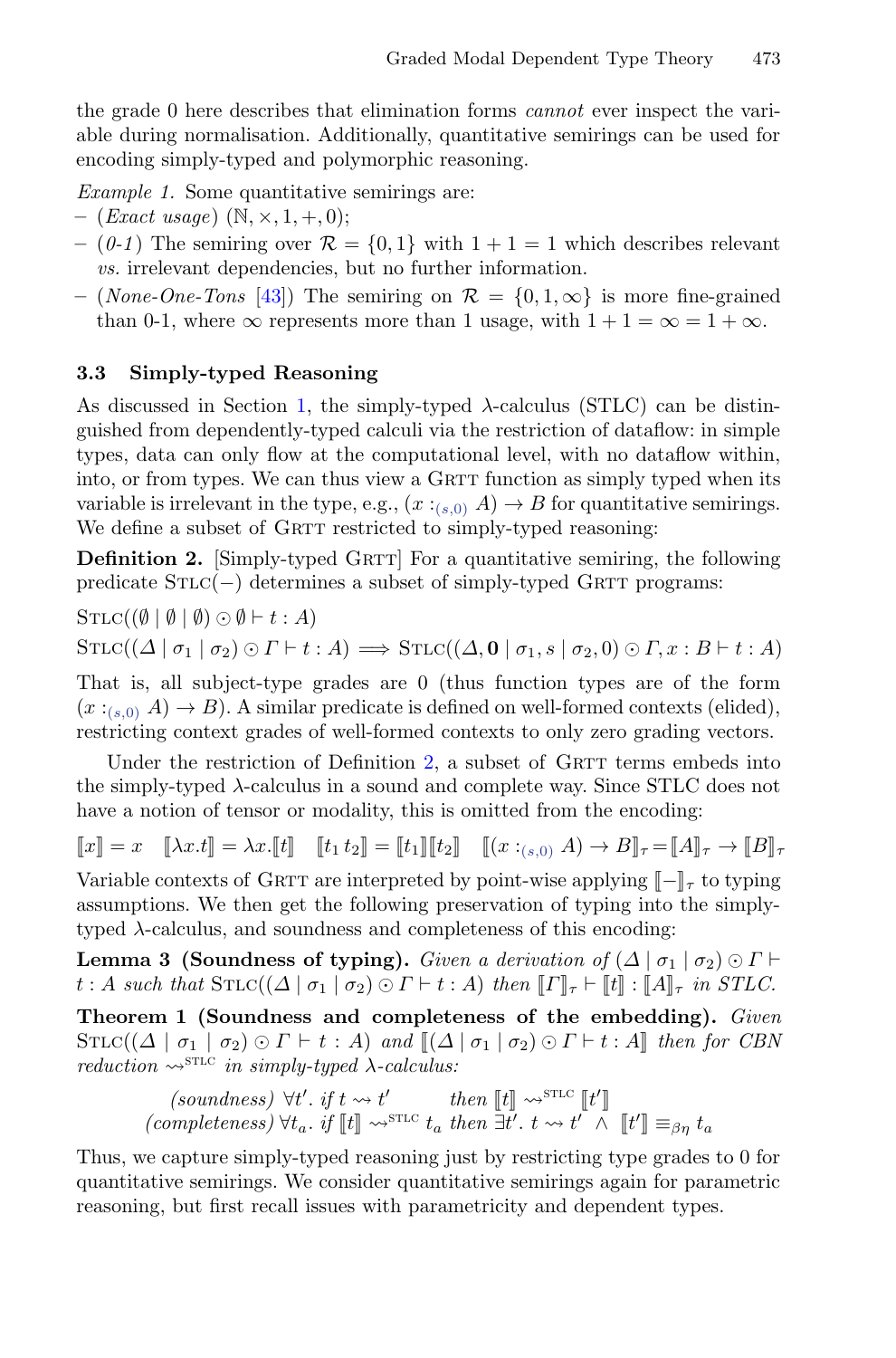## <span id="page-12-0"></span>**3.4 Recovering Parametricity via Grading**

One powerful feature of grading in a dependent type setting is the ability to recover parametricity from dependent function types. Consider the following type of functions in System F (we borrow this example from Nuyts et al. [\[45\]](#page-27-3)):

$$
\text{RIA } B \triangleq \forall \gamma. (\gamma \to A) \to (\gamma \to B)
$$

Due to parametricity, we get the following notion of representation independence in System F: for a function  $f : \mathsf{RI } A B$ , some type  $\gamma'$ , and terms  $h : \gamma' \to A$ and  $c : \gamma'$ , then we know that f can only use c by applying h c. Subsequently, RI  $A B \cong A \rightarrow B$  by parametricity [\[52\]](#page-28-0), defined uniquely as:

$$
iso: \text{RI } A \ B \to (A \to B) \qquad iso^{-1}: (A \to B) \to \text{RI } A \ B
$$
  
\n
$$
iso \ f = f \ A \ (id \ A) \qquad iso^{-1} \ g = A \gamma. \ \lambda h. \ \lambda(c : \gamma). \ g(h \ c)
$$

In a dependently-typed language, one might seek to replace System F's universal quantifier with  $\Pi$ -types, i.e.

$$
\mathsf{RI}'\ A\ B\ \triangleq\ (\gamma:\mathsf{Type})\to (\gamma\to A)\to (\gamma\to B)
$$

However, we can no longer reason parametrically about the inhabitants of such types (we cannot prove that RI' A  $B \cong A \to B$ ) as the free interaction of types and computational terms allows us to give the following non-parametric element of  $\mathsf{R} \mathsf{I}'$  A B over 'large' type instances:

$$
leak = \lambda \gamma
$$
.  $\lambda h$ .  $\lambda c$ .  $\gamma$ :  $\text{RI}' A Type$ 

Instead of applying h c, the above "leaks" the type parameter  $\gamma$ . GRTT can recover universal quantification, and hence parametric reasoning, by using grading to restrict the data-flow capabilities of a  $\Pi$ -type. We can refine representation independence to the following:

$$
\text{RI}^{\prime\prime} \ A \ B \ \triangleq \ (\gamma:_{(0,2)} \text{Type}) \rightarrow (h:_{(s_1,0)} (x:_{(s_2,0)} \gamma) \rightarrow A) \rightarrow (c:_{(s_3,0)} \gamma) \rightarrow B
$$

for some grades  $s_1$ ,  $s_2$ , and  $s_3$ , and with shorthand  $2 = 1 + 1$ .

If we look at the definition of *leak* above, we see that  $\gamma$  is used in the body of the function and thus requires usage 1, so *leak* cannot inhabit  $RI'' A Type$ . Instead, leak would be typed differently as:

$$
leak: (\gamma:_{(1,2)} \mathrm{Type}) \rightarrow (h:_{(0,0)} (x:_{(s,0)} \gamma) \rightarrow A) \rightarrow (c:_{(0,0)} \gamma) \rightarrow \mathrm{Type}
$$

The problematic behaviour (that the type parameter  $\gamma$  is returned by the inner function) is exposed by the subject grade 1 on the binder of  $\gamma$ . We can thus define a graded universal quantification from a graded  $\Pi$ -typed:

<span id="page-12-1"></span>
$$
\forall_r (\gamma : A). B \triangleq (\gamma :_{(0,r)} A) \to B \tag{1}
$$

This denotes that the type parameter  $\gamma$  can appear freely in B described by grade r, but is irrelevant in the body of any corresponding  $\lambda$ -abstraction. This is akin to the work of Nuyts et al. who develop a system with several modalities for regaining parametricity within a dependent type theory [\[45\]](#page-27-3). Note however that parametricity is recovered for us here as one of many possible options coming from systematically specialising the grading.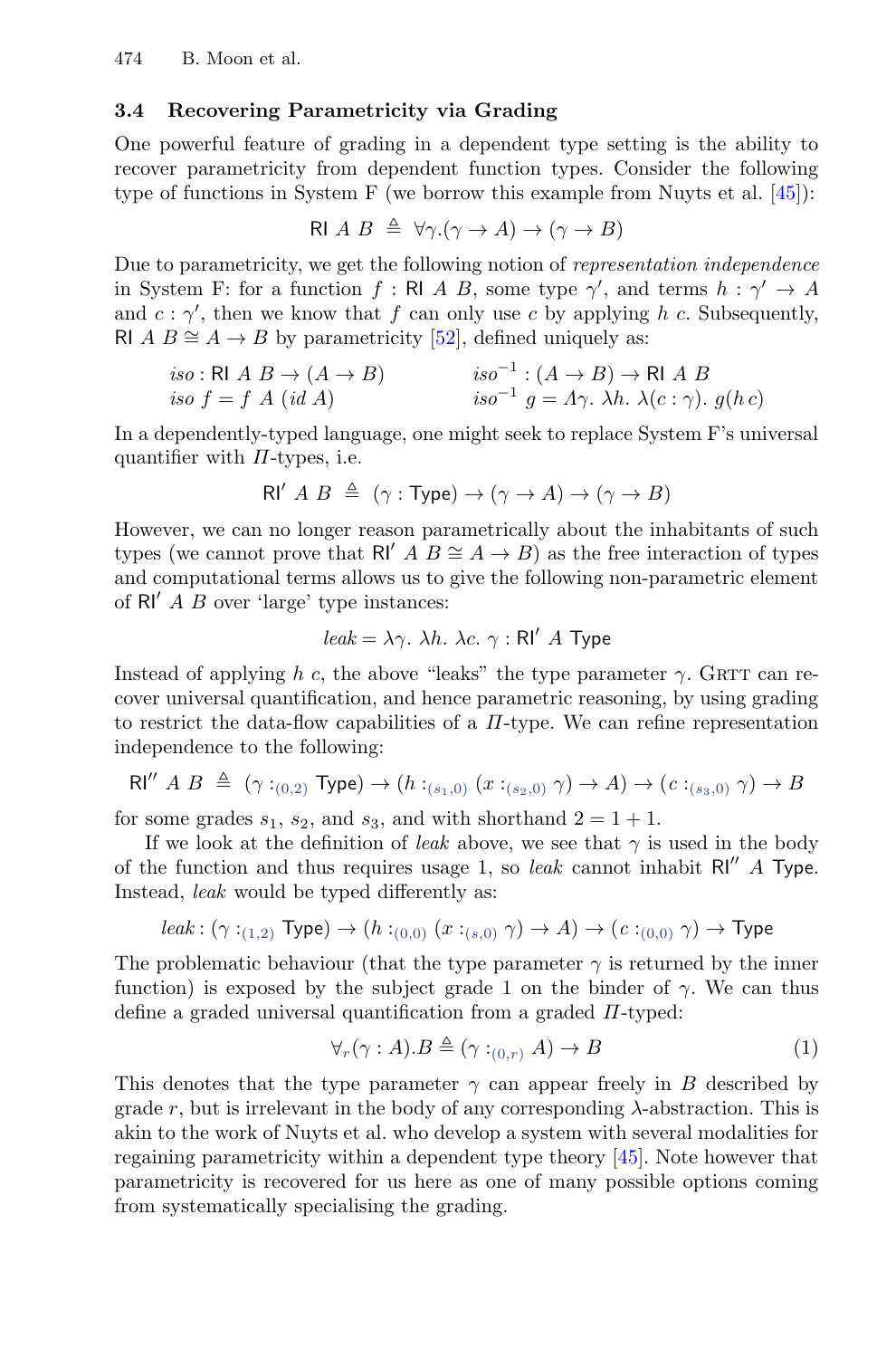Capturing Existential Types With the ability to capture universal quantifier, we can similarly define existentials (allowing, e.g., abstraction [\[11\]](#page-25-13)). We define the existential type via a Church-encoding as follows:

$$
\exists_r(x:A).B \triangleq \forall_2(C: \mathsf{Type}_l). (f:_{(1,0)} \forall_r(x:A). (b:_{(s,0)} B) \to C) \to C
$$

 $Embedding$  into Stratified System  $F$  We show that parametricity is regained here (and thus eqn. [\(1\)](#page-12-1) really behaves as a universal quantifier and not a general  $\Pi$ type) by showing that we can embed a subset of GRTT into System F, based solely on a classification of the grades. We follow a similar approach to Section [3.3](#page-11-0) for simply-typed reasoning but rather than defining a purely syntactic encoding (and then proving it type sound) our encoding is type directed since we embed GRTT functions of type  $(x:(0,r)$  Type<sub>l</sub> $) \rightarrow B$  as universal types in System F with corresponding type abstractions  $(A)$  as their inhabitants. Since GRTT employs a predicative hierarchy of universes, we target Stratified System F (hereafter SSF) since it includes the analogous inductive hierarchy of kinds [\[38\]](#page-27-13). We use the formulation of Eades and Stump [\[21\]](#page-26-6) with terms  $t_s$  and types T:

$$
t_s ::= x \mid \lambda(x:T).t_s \mid t_s t'_s \mid \Lambda(X:K).t_s \mid t_s[T] \qquad T ::= X \mid T \to T' \mid \forall (X:K).T
$$

with kinds  $K ::= \star_l$  where  $l \in \mathbb{N}$  providing the stratified kind hierarchy. Capitalised variables X are System F type variables and  $t_s$  [T] is type application. Contexts may contain both type and computational variables, and so freevariable type assumptions may have dependencies, akin to dependent type systems. Kinding is via judgments  $\Gamma \vdash T : \star_l$  and typing via  $\Gamma \vdash t : T$ .

We define a type directed encoding on a subset of GRTT typing derivations characterised by the following predicate:

$$
Ssr((\emptyset | \emptyset | \emptyset) \odot \emptyset + t : A)
$$
  
\n
$$
Ssr((\Delta | \sigma_1 | \sigma_2) \odot \Gamma + t : A) \implies Ssr((\Delta, \mathbf{0} | \sigma_1, 0 | \sigma_2, r) \odot \Gamma, x : \mathbf{Type}_l + t : A)
$$
  
\n
$$
Ssr((\Delta | \sigma_1 | \sigma_2) \odot \Gamma + t : A) \land \mathbf{Type}_l \notin^{+ve} B
$$
  
\n
$$
\implies Ssr((\Delta, \sigma_3 | \sigma_1, s | \sigma_2, 0) \odot \Gamma, x : B \vdash t : A)
$$

By Type<sub>l</sub>  $\notin^{+ve}$  B we mean Type<sub>l</sub> is not a positive subterm of B, avoiding higherorder typing terms (e.g., type constructors) which do not exist in SSF.

Under this restriction, we give a type-directed encoding mapping derivations of GRTT to SSF: given a GRTT derivation of judgment  $(\Delta | \sigma_1 | \sigma_2) \odot \Gamma \vdash t : A$ we have that  $\exists t_s$  (an SSF term) such that there is a derivation of judgment  $\llbracket I \rrbracket + t_s : \llbracket A \rrbracket_{\tau}$  in SSF where we interpret a subset of GRTT terms A as types:

$$
\begin{array}{c} [\![x]\!]_\tau = x \\ \qquad \qquad [\![\mathrm{Type}_l]\!]_\tau = \star_l \\ \qquad \qquad [\![(x:_{(0,r)}\ \mathrm{Type}_l) \to B]\!]_\tau = \forall x: \star_l. [\![B]\!]_\tau \quad \textit{where } \mathrm{Type}_l \not\in^{+ve} B \\ \qquad \qquad [\![(x:_{(s,0)}\ A) \to B]\!]_\tau = [\![A]\!]_\tau \to [\![B]\!]_\tau \quad \textit{where } \mathrm{Type}_l \not\in^{+ve} A, B \end{array}
$$

Thus, dependent functions with Type parameters that are computationally irrelevant (subject grade 0) map to  $\forall$  types, and dependent functions with parameters irrelevant in types (subject-type grade 0) map to regular function types.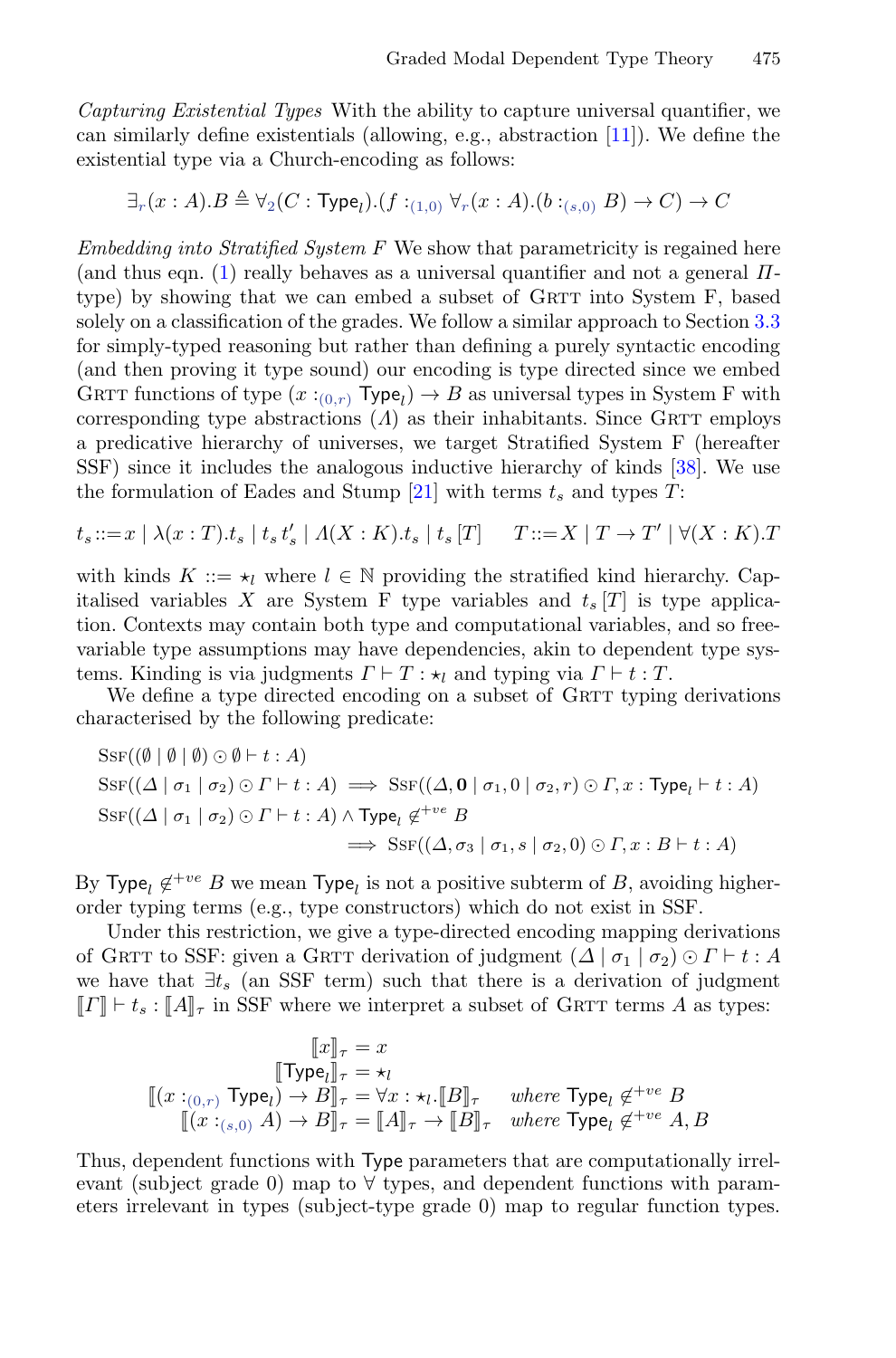We elide the full details but sketch key parts where functions and applications are translated inductively (where  $Ty_l$  is shorthand for  $Type_l$ ):

$$
\begin{aligned}\n&\left[\frac{(\Delta,\sigma_{1}\mid\sigma_{2},0\mid\sigma_{3},r)\odot\Gamma,x:\textsf{Ty}_{l}\mid t:B}{(\Delta\mid\sigma_{2}\mid\sigma_{1}+\sigma_{3})\odot\Gamma\vdash\lambda x.t:(x:(\sigma_{\cdot(\sigma,r)}\textsf{Ty}_{l})\rightarrow B}\right] = \frac{\llbracket\Gamma\rrbracket,x:\star_{l}\vdash t.s:\llbracket B\rrbracket_{\tau}}{\llbracket\Gamma\rrbracket\vdash\Lambda(x:\star_{l}).t_{s}:\forall x:\star_{l}\llbracket B\rrbracket_{\tau}} \\
&\left[\frac{(\Delta,\sigma_{1}\mid\sigma_{2},s\mid\sigma_{3},0)\odot\Gamma,x:A\vdash t:B}{(\Delta\mid\sigma_{2}\mid\sigma_{1}+\sigma_{3})\odot\Gamma\vdash\lambda x.t:(x:(\sigma_{\cdot(s,0)}\textsf{A})\rightarrow B}\right] = \frac{\llbracket\Gamma\rrbracket,x:\llbracket A\rrbracket_{\tau}\vdash t_{s}:\llbracket B\rrbracket_{\tau}}{\llbracket\Gamma\rrbracket\vdash\lambda(x:\llbracket A\rrbracket_{\tau}).t_{s}:\llbracket A\rrbracket_{\tau}\rightarrow \llbracket B\rrbracket_{\tau}} \\
&\left(\frac{(\Delta\mid\sigma_{2}\mid\sigma_{1}+\sigma_{3})\odot\Gamma\vdash t_{1}:(x:(\sigma_{\cdot(s,0)}\textsf{Ty}_{l})\rightarrow B)}{\llbracket\Gamma\rrbracket\vdash t_{s}:\forall (x:\star_{l}).\llbracket B\rrbracket_{\tau}}\right] \\
&\left[\frac{(\Delta\mid\sigma_{4}\mid\sigma_{1})\odot\Gamma\vdash t_{2}:\textsf{Ty}_{l}}{(\Delta\mid\sigma_{2}\mid\sigma_{3}+r*\sigma_{4})\odot\Gamma\vdash t_{1}:(x:(\sigma_{\cdot(s,0)}\textsf{A})\rightarrow B)}\right] = \frac{\llbracket\Gamma\rrbracket\vdash t_{s}:\forall (x:\star_{l}).\llbracket B\rrbracket_{\tau}}{\llbracket\Gamma\rrbracket\vdash t_{s}:\llbracket A\rrbracket_{\tau}\rightarrow \llbracket B\rrbracket_{\tau}} \\
&\left[\frac{(\Delta\mid\sigma_{4}\mid\sigma_{1})\odot\Gamma\vdash t_{2}:\textsf{A}}{(\Delta\mid\sigma_{4}\mid\sigma_{1})\odot\Gamma\vdash t_{2}:\textsf
$$

In the last case, note the presence of  $[t'_s/x][B]_\tau$ . Reasoning under the context of the operator this is proven equivalent to  $[[B]]$  since the subject type grade is 0. the encoding, this is proven equivalent to  $[\![B]\!]_{\tau}$  since the subject type grade is 0<br>and therefore use of x in B is irrelevant. and therefore use of  $x$  in  $B$  is irrelevant.

**Theorem 2 (Soundness and completeness of SSF embedding).** Given  $S$ SF $((\Delta | \sigma_1 | \sigma_2) \odot \Gamma \vdash t : A)$  and  $t_a$  in SSF where  $[(\Delta | \sigma_1 | \sigma_2) \odot \Gamma \vdash t : A] =$ <br>  $\mathbb{E} \Gamma \mathbb{E} \vdash t \cdot \mathbb{E} A$  then for CBN reduction  $\infty$ <sup>SSF</sup> in Stratified Suctom F.  $[[\![\Gamma]\!] \vdash t_s : [[A]]_{\tau}$  then for CBN reduction  $\leadsto^{\text{SSF}}$  in Stratified System F:

$$
\begin{aligned}\n\text{(soundness)} \ \forall t'. \ t \rightsquigarrow t' &\implies \exists t'_s. t_s \leadsto^{\text{SSF}} t'_s \\
\wedge \ \llbracket (\Delta \mid \sigma_1 \mid \sigma_2) \odot \Gamma \vdash t' : A \rrbracket = \llbracket \Gamma \rrbracket \vdash t'_s : \llbracket A \rrbracket_\tau \\
\text{(completeness)} \ \forall t'_s. \ t_s \leadsto^{\text{SSF}} t'_s &\implies \exists t'. t \leadsto t' \\
\wedge \ \llbracket (\Delta \mid \sigma_1 \mid \sigma_2) \odot \Gamma \vdash t' : A \rrbracket = \llbracket \Gamma \rrbracket \vdash t'_s : \llbracket A \rrbracket_\tau\n\end{aligned}
$$

Thus, we can capture parametricity in GRTT via the judicious use of 0 grading (at either the type or computational level) for quantitative semirings. This embedding is not possible from  $QTT$  since  $QTT$  variables graded with 0 may be used arbitrarily in the types; the embedding here relies on  $G\text{RTT's } 0$  type-grade capturing abscence in types for quantitative semirings.

## **3.5 Graded Modal Types and Non-dependent Linear Types**

GRTT can embed the reasoning present in other graded modal type theories (which often have a linear base), for example the explicit semiring-graded necessity modality found in coeffect calculi  $[10,23]$  $[10,23]$  and Granule [\[46\]](#page-27-5). We can recover the axioms of a graded necessity modality (usually modelled by an exponential graded comonad [\[23\]](#page-26-3)). For example, in **Gerty** the following are well typed:

```
counit : (a : (.0, .2) Type) \rightarrow (z : (.1, .0) [.1] a) \rightarrow a
counit = \a z -> case z of [y] -> y
comult : (a : (.0, .2) Type) -> (z : (.1, .0) [.6] a) -> [.2] ([.3] a)
comult = \a z -> case z of [y] -> [[y]]
```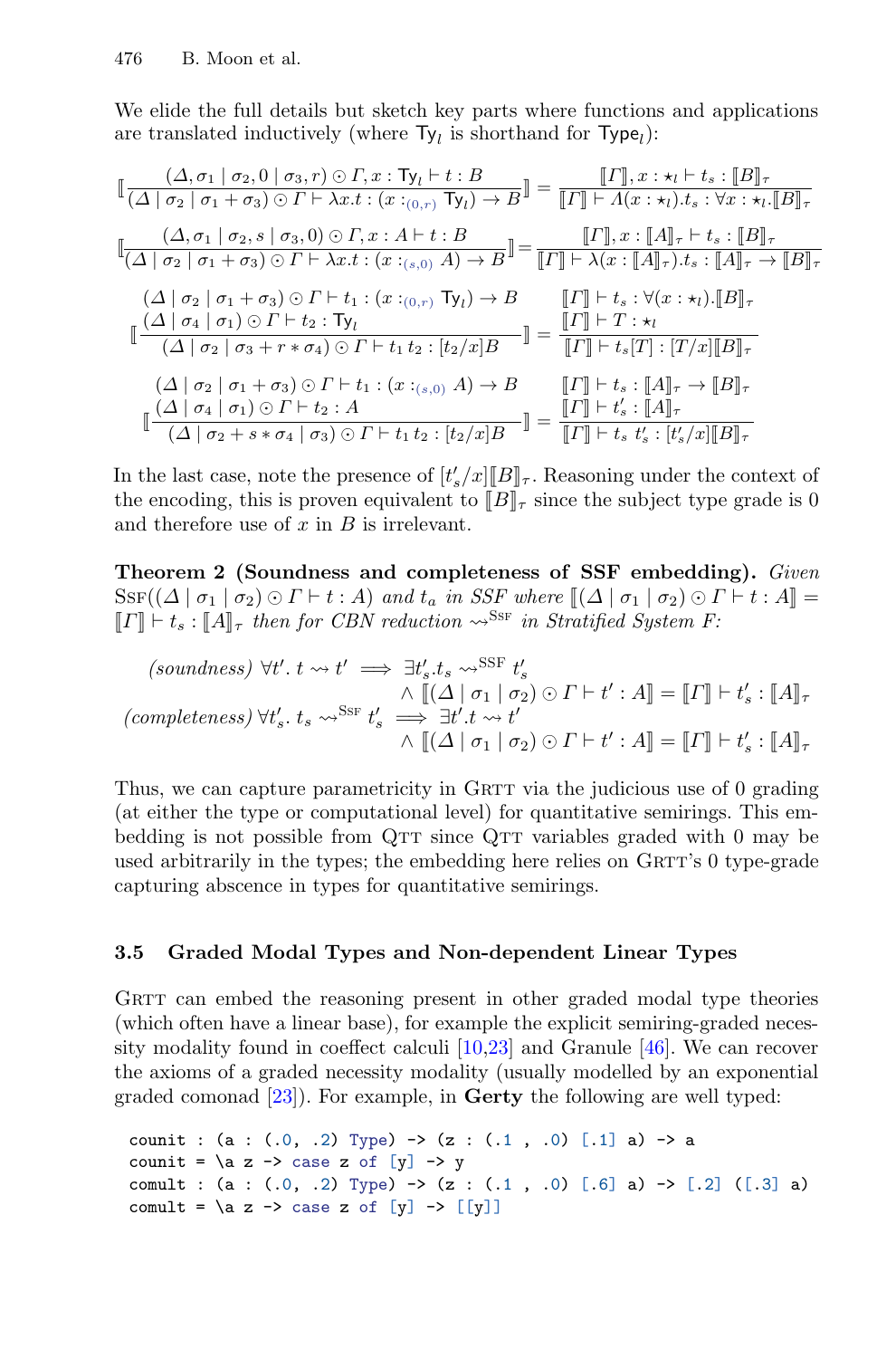corresponding to  $\varepsilon : \Box_1 A \to A$  and  $\delta_{r,s} : \Box_{r+s} A \to \Box_r (\Box_s A)$ : operations of graded necessity / graded comonads. Since we cannot use arbitrary terms for grades in the implementation, we have picked some particular grades here for comult. First-class grading is future work, discussed in Section [6.](#page-22-0)

Linear functions can be captured as  $A \to B \triangleq (x :_{(1,r)} A) \to B$  for an exact usage semiring. It is straightforward to characterise a subset of GRTT programs that maps to the linear  $\lambda$ -calculus akin to the encodings above. Thus, GRTT provides a suitable basis for studying both linear and non-linear theories alike.

## <span id="page-15-0"></span>**4 Metatheory**

We now study GRTT's metatheory. We first explain how substitution presents itself in the theory, and how type preservation follows from a relationship between equality and reduction. We then show admissibility of graded structural rules for contraction, exchange, and weakening, and strong normalization.

#### <span id="page-15-1"></span>**4.1 Substitution**

We introducing substitution for well-formed contexts and then typing.

#### **Lemma 4 (Substitution for well-formed contexts).** If the following hold:

1.  $(\Delta | \sigma_2 | \sigma_1) \odot \Gamma_1 \vdash t : A$  and 2.  $(\Delta, \sigma_1, \Delta') \odot \Gamma_1$ ,  $x : A, \Gamma_2 \vdash$ Then:  $\Delta$ ,  $(\Delta' \setminus |\Delta| + (\Delta'/|\Delta|) * \sigma_2) \odot \Gamma_1$ ,  $[t/x] \Gamma_2$   $\vdash$ 

That is, given  $\Gamma_1, x : A, \Gamma_2$  is well-formed, we can cut out x by substituting t for x in  $\Gamma_2$ , accounting for the new usage in the context grade vectors. The usage of  $\Gamma_1$  in t is given by  $\sigma_2$ , and the usage in A by  $\sigma_1$ . When substituting,  $\Delta$  remains the same, as  $\Gamma_1$  is unchanged. However, to account for the usage in  $\left[t/x\right]\Gamma_2$ , we have to form a new context grade vector  $\Delta' \setminus |\Delta| + (\Delta'/|\Delta|) * \sigma_2$ .

The operation  $\Delta' \setminus |\Delta|$  (pronounced 'discard') removes grades corresponding to x, by removing the grade at index  $|\Delta|$  from each grade vector in  $\Delta'$ . Everything previously used in the typing of  $x$  in the context must now be distributed across  $[t/x] \Gamma_2$ , which is done by adding on  $(\Delta'/|\Delta|) * \sigma_2$ , which uses  $\Delta'/|\Delta|$ (pronounced 'choose') to produce a vector of grades, which correspond to the grades cut out in  $\Delta' \setminus |\Delta|$ . The multiplication of  $(\Delta'/|\Delta|) * \sigma_2$  produces a context grade vector by scaling  $\sigma_2$  by each element of  $(\Delta'/|\Delta|)$ . When adding vectors, if the sizes of the vectors are different, then the shorter vector is right-padded with zeroes. Thus  $\Delta' \setminus |\Delta| + (\Delta'/|\Delta|) * \sigma_2$  can be read as ' $\Delta'$  without the grades corresponding to x, plus the usage of t scaled by the prior usage of  $x'$ .

For example, given typing  $((), (1) | 0, 1 | 1, 0) \odot a$ : Type,  $y : a \vdash y : a$  and well-formed context  $((), (1), (1, 0), (0, 0, 2)) \odot a$ : Type,  $y : a, x : a, z : t' \vdash$ , where  $t'$  uses x twice, we can substitute y for x. Therefore, let  $\varGamma_1 = a$ : Type,  $y : a$  thus  $| \Gamma_1 | = 2$  and  $\Gamma_2 = z : x$  and  $\Delta' = ((0, 0, 2))$  and  $\sigma_1 = 1, 0$  and  $\sigma_2 = 0, 1$ . Then the context grade of the substitution  $[y/x]_{2}$  is calculated as:

 $((0, 0, 2))\langle | \Gamma_1| = ((0, 0))$   $((0, 1, 2))/| \Gamma_1| * \sigma_2 = (2) * (0, 1) = ((0, 2))$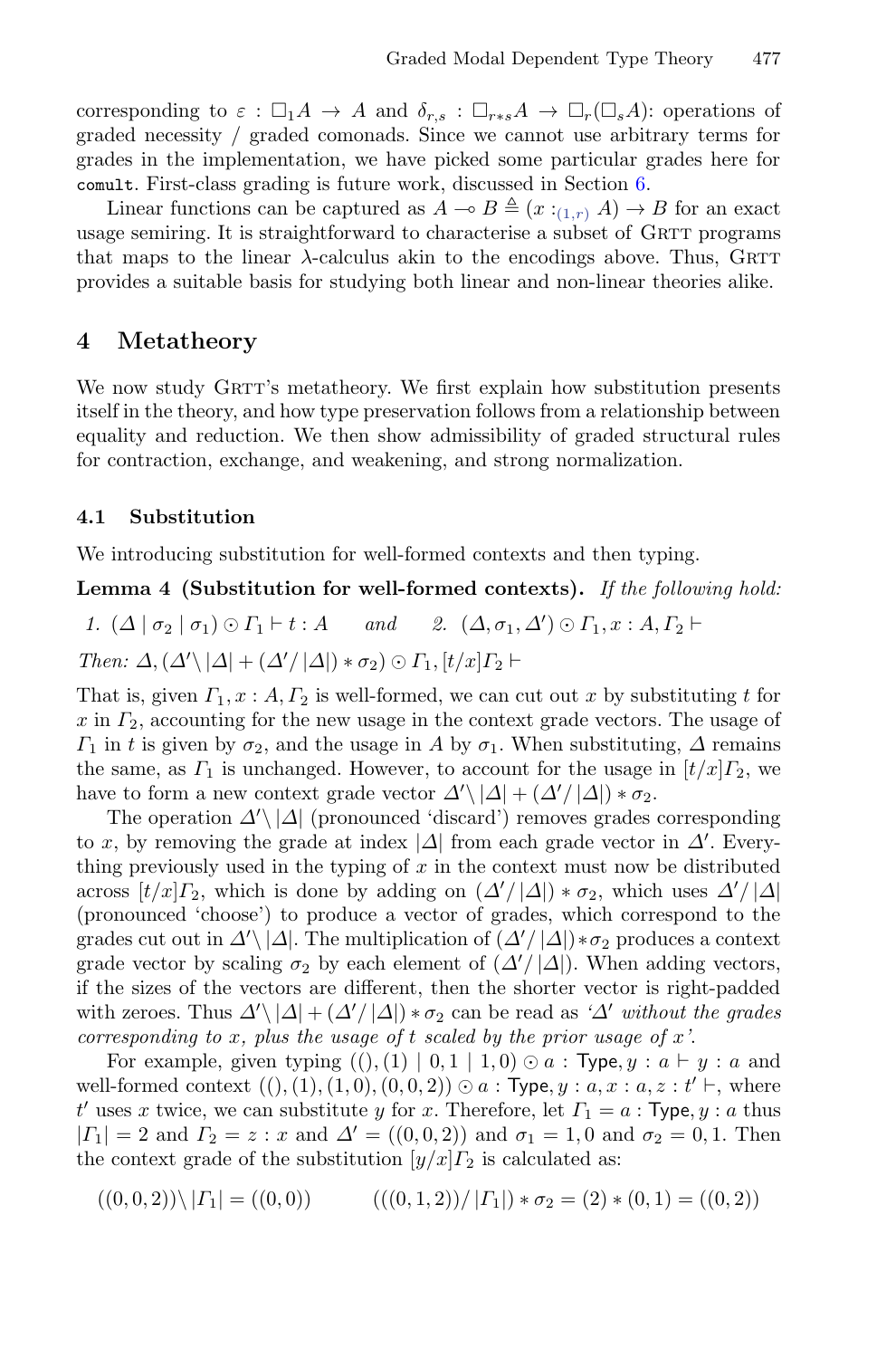Thus the resulting judgment is  $((), (1), (0, 2)) \odot a$ : Type,  $y : a, z : [y/x]t' \vdash$ .

**Lemma 5 (Substitution for typing).** If the following premises hold:

1. 
$$
(\Delta | \sigma_2 | \sigma_1) \odot \Gamma_1 \vdash t : A
$$
  
\n2.  $(\Delta, \sigma_1, \Delta' | \sigma_3, s, \sigma_4 | \sigma_5, r, \sigma_6) \odot \Gamma_1, x : A, \Gamma_2 \vdash t' : B$   
\n3.  $|\sigma_3| = |\sigma_5| = |\Gamma_1|$   
\nThen  $\begin{pmatrix} \Delta, (\Delta' \setminus |\Delta| + (\Delta'/|\Delta|) * \sigma_2) \\ (\sigma_3 + s * \sigma_2), \sigma_4 \\ (\sigma_5 + r * \sigma_2), \sigma_6 \end{pmatrix} \odot \Gamma_1, [t/x] \Gamma_2 \vdash [t/x] t' : [t/x] B$ .

As with substitution for well-formed contexts, we account for the replacement of x with t in  $\Gamma_2$  by 'cutting out' x from the context grade vectors, and adding on the grades required to form  $t$ , scaled by the grades that described  $x$ 's usage. We additionally must account for the altered subject and subject-type usage. We do this in a similar manner, by taking, for example, the usage of  $\Gamma_1$  in the subject  $(\sigma_3)$ , and adding on the grades required to form t, scaled by the grade with which x was previously used  $(s)$ . Subject-type grades are calculated similarly.

## **4.2 Type Preservation**

<span id="page-16-0"></span>**Lemma 6.** Reduction implies equality If  $(\Delta | \sigma_1 | \sigma_2) \odot \Gamma \vdash t_1 : A$  and  $t_1 \leadsto t_2$ , then  $(\Delta \mid \sigma_1 \mid \sigma_2) \odot \Gamma \vdash t_1 = t_2 : A$ .

<span id="page-16-1"></span>**Lemma 7.** Equality inversion If  $(\Delta | \sigma_1 | \sigma_2) \odot \Gamma \vdash t_1 = t_2 : A$ , then  $(\Delta | \sigma_1 |$  $\sigma_2$ )  $\odot$   $\Gamma \vdash t_1 : A$  and  $(\Delta \mid \sigma_1 \mid \sigma_2) \odot \Gamma \vdash t_2 : A$ .

**Lemma 8.** Type preservation If  $(\Delta | \sigma_1 | \sigma_2) \odot \Gamma \vdash t : A$  and  $t \leadsto t'$ , then  $(\Delta \mid \sigma_1 \mid \sigma_2) \odot \Gamma \vdash t' : A.$ 

*Proof.* By Lemma [6](#page-16-0) we have  $(\Delta \mid \sigma_1 \mid \sigma_2) \odot \Gamma \vdash t = t' : A$ , and therefore by Lemma [7](#page-16-1) we have  $(\Delta | \sigma_1 | \sigma_2) \odot \Gamma \vdash t' : A$ , as required.

## **4.3 Structural Rules**

We now consider the structural rules of *contraction*, exchange, and weakening.

**Lemma 9 (Contraction).** The following rule is admissible:

$$
\frac{\left(\begin{smallmatrix} \Delta_{1},\sigma_{1},(\sigma_{1},0),\Delta_{2} \\ \sigma_{2},\sigma_{1},\sigma_{2},\sigma_{3} \\ \sigma_{4},r_{1},r_{2},\sigma_{5} \end{smallmatrix}\right)\odot\Gamma_{1},x:A,y:A,\Gamma_{2}\vdash t:B & |\Delta_{1}|=|\sigma_{2}|=|\sigma_{4}|=|\Gamma_{1}|}{\left(\begin{smallmatrix} \Delta_{1},\sigma_{1},\text{contr}([\Delta_{1}];\Delta_{2}) \\ \sigma_{2},(s_{1}+s_{2}),\sigma_{3} \\ \sigma_{4},(r_{1}+r_{2}),\sigma_{5} \end{smallmatrix}\right)\odot\Gamma_{1},z:A,[z,z/x,y]\Gamma_{2}\vdash [z,z/x,y]t:[z,z/x,y]B} \text{CONTR}
$$

The operation contr( $\pi$ ;  $\Delta$ ) contracts the elements at index  $\pi$  and  $\pi$  + 1 for each vector in  $\Delta$  by combining them with the semiring addition, defined contr( $\pi$ ;  $\Delta$ ) =  $\Delta\$ ( $\pi$ +1) +  $\Delta/(\pi$  + 1) \* ( $\mathbf{0}^{\pi}$ , 1). Admissibility follows from the semiring addition, which serves to contract dependencies, being threaded throughout the rules.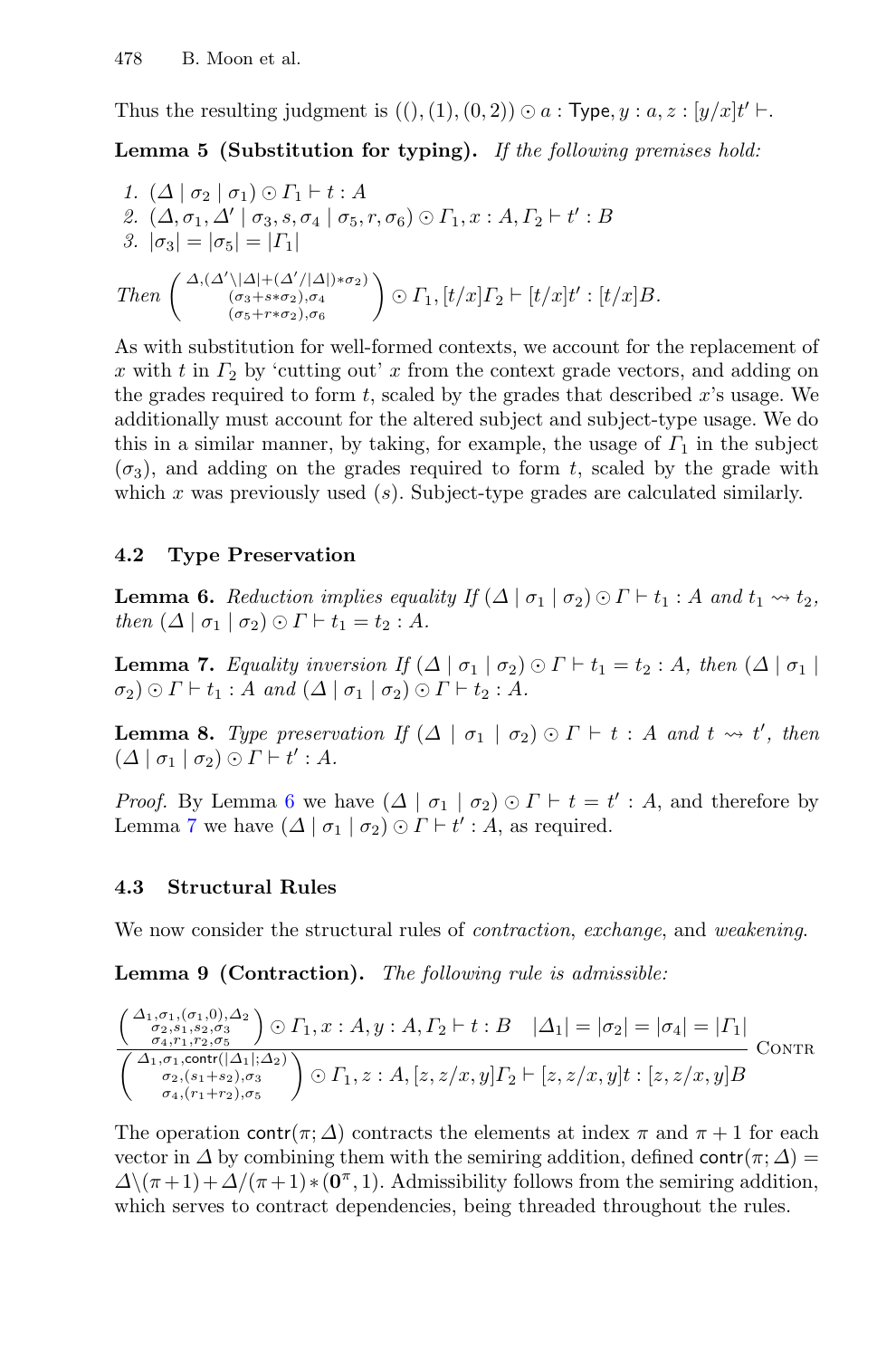**Lemma 10 (Exchange).** The following rule is admissible:

$$
x \notin \text{FV}(B)
$$
  
\n
$$
|\Delta_1| = |\sigma_3| = |\sigma_5| = |\Gamma_1| \left( \begin{array}{c} \Delta_{1, \sigma_1, (\sigma_2, 0), \Delta_2} \\ \sigma_3, s_1, s_2, \sigma_4 \\ \sigma_5, r_1, r_2, \sigma_6 \end{array} \right) \odot \Gamma_1, x : A, y : B, \Gamma_2 \vdash t : C
$$
  
\n
$$
\left( \begin{array}{c} \Delta_{1, \sigma_2, (\sigma_1, 0), \text{exch}(|\Delta_1|; \Delta_2)} \\ \sigma_3, s_2, s_1, \sigma_4 \\ \sigma_5, r_2, r_1, \sigma_6 \end{array} \right) \odot \Gamma_1, y : B, x : A, \Gamma_2 \vdash t : C
$$

Notice that if you strip away the vector fragment and sizing premise, this is exactly the form of exchange we would expect in a dependent type theory: if x and y are assumptions in a context typing  $t : C$ , and the type of y does not depend upon x, then we can type  $t : C$  when we swap the order of x and y.

The action on grade vectors is simple: we swap the grades associated with each of the variables. For the context grade vector however, we must do two things: first, we capture the formation of A with  $\sigma_1$ , and the formation of B with  $\sigma_1$ , 0 (indicating x being used with grade 0 in B), then swap these around, cutting the final grade from  $\sigma_2$ , 0, and adding 0 to the end of  $\sigma_1$  to ensure correct sizing. Next, the operation  $\text{exch}(|\Delta_1|;\Delta_2)$  swaps the element at index  $|\Delta_1|$  (i.e., that corresponding to usage of x) with the element at index  $|\Delta_1|+1$ (corresponding to y) for every vector in  $\Delta_2$ ; this exchange operation ensures that usage in the trailing context is reordered appropriately.

**Lemma 11 (Weakening).** The following rule is admissible:

$$
\frac{(\Delta_1, \Delta_2 \mid \sigma_1, \sigma_1' \mid \sigma_2, \sigma_2') \odot \Gamma_1, \Gamma_2 \vdash t : B}{(\Delta_1 \mid \sigma_3 \mid \mathbf{0}) \odot \Gamma_1 \vdash A : \text{Type}_l} \qquad |\sigma_1| = |\sigma_2| = |\Gamma_1|
$$
\n
$$
\frac{(\Delta_1, \sigma_3, \text{ins}(|\Delta_1|; 0; \Delta_2) \mid \sigma_1, 0, \sigma_1' \mid \sigma_2, 0, \sigma_2') \odot \Gamma_1, x : A, \Gamma_2 \vdash t : B} \text{WEAK}
$$

Weakening introduces irrelevant assumptions to a context. We do this by capturing the usage in the formation of the assumption's type with  $\sigma_3$  to preserve the well-formedness of the context. We then indicate irrelevance of the assumption by grading with 0 in appropriate places. The operation  $\text{ins}(\pi; s; \Delta)$  inserts the element s at index  $\pi$  for each  $\sigma$  in  $\Delta$ , such that all elements preceding index  $\pi$ (in  $\sigma$ ) keep their positions, and every element at index  $\pi$  or greater (in  $\sigma$ ) will be shifted one index later in the new vector. The 0 grades in the subject and subject-type grade vector positions correspond to the absence of the irrelevant assumption from the subject and subject's type.

#### **4.4 Strong Normalization**

We adapt Geuvers' strong normalization proof for the Calculus of Constructions (CC) [\[24\]](#page-26-7) to a fragment of GRTT (called GRTT<sup>{0,1}</sup>) restricted to two universe levels and without variables of type  $Type_1$ . This results in a less expressive system than full GRTT when it comes to higher kinds, but this is orthogonal to the main idea here of grading. We briefly overview the strong normalization proof; details can be found in the extended version [\[44\]](#page-27-10). Note this strong normalization result is with respect to  $\beta$ -reduction only (our semantics does not include  $\eta$ -reduction).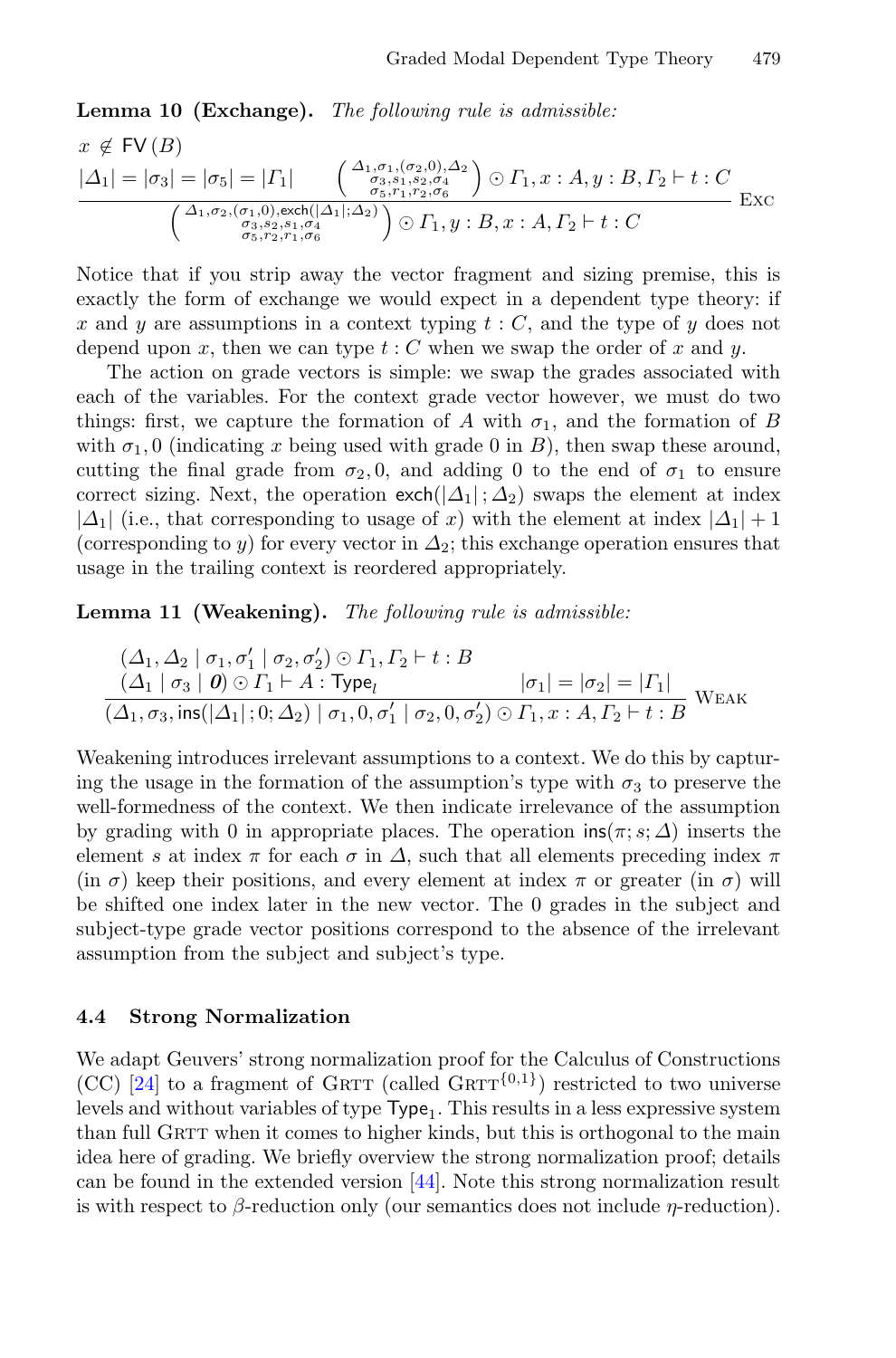We use the proof technique of saturated sets, based on the reducibility candi-dates of Girard [\[29\]](#page-26-8). While  $\text{GRTT}^{\{0,1\}}$  has a collapsed syntax we use judgments to break typing up into stages. We use these sets to match on whether a term is a kind, type, constructor, or a function (we will refer to these as terms).

**Definition 3.** Typing can be broken up into the following stages:

Kind  $:= \{A \mid \exists \Delta, \sigma_1, \Gamma(\Delta \mid \sigma_1 \mid \mathbf{0}) \odot \Gamma \vdash A : \text{Type}_1\}$ Type  $:= \{A \mid \exists \Delta, \sigma_1, \Gamma(\Delta \mid \sigma_1 \mid \mathbf{0}) \odot \Gamma \vdash A : \text{Type}_0\}$ Con :=  $\{t \mid \exists \Delta, \sigma_1, \sigma_2, \Gamma, A.(\Delta \mid \sigma_1 \mid \sigma_2) \odot \Gamma \vdash t : A \wedge (\Delta \mid \sigma_2 \mid \mathbf{0}) \odot \Gamma \vdash A : \mathsf{Type}_1\}$ Term :=  $\{t | \exists \Delta, \sigma_1, \sigma_2, \Gamma, A.(\Delta | \sigma_1 | \sigma_2) \odot \Gamma \vdash t : A \wedge (\Delta | \sigma_2 | \mathbf{0}) \odot \Gamma \vdash A : \text{Type}_0\}$ 

**Lemma 12 (Classification).** We have Kind ∩ Type =  $\emptyset$  and Con ∩ Term =  $\emptyset$ .

The classification lemma states that we can safely case split over kinds and types, or constructors and terms without fear of an overlap occurring.

Saturated sets are essentially collections of strongly normalizing terms that are closed under  $\beta$ -reduction. The intuition behind this proof is that every typable program ends up in some saturated set, and hence, is strongly normalizing.

**Definition 4.** [Base terms and saturated terms] Informally, the set of base terms  $\beta$  is inductively defined from variables and Type<sub>0</sub> and Type<sub>1</sub>, and compound terms over base  $\beta$  and strongly normalising terms SN.

A set of terms X is *saturated* if  $X \subset SN$ ,  $\mathcal{B} \subset X$ , and if red<sub>k</sub>  $t \in X$  and  $t \in \mathsf{SN}$ , then  $t \in X$ . Thus saturated sets are closed under strongly normalizing terms with a key redex, denoted red<sub>k</sub> t, which are redexes or a redex at the head of an elimination form. SAT denotes the collection of saturated sets.

**Lemma 13 (**SN **saturated).** All saturated sets are non-empty; SN is saturated.

Since  $GRTT^{\{0,1\}}$  allows computation in types as well as in types, we separate the interpretations for kinds and types, where the former is a set of the latter.

**Definition 5.** For  $A \in$  Kind, the kind interpretation,  $\mathcal{K}[[A]]$ , is defined:

 $\mathcal{K}[\![\mathsf{Type}_{0}]\!] = \mathsf{SAT} \qquad \mathcal{K}[\![x :_{(s,r)} A] \to B[\!] = \{f \mid f : \mathcal{K}[\![A]\!] \to \mathcal{K}[\![B]\!] \},$  if  $A, B \in \mathsf{Kind}$  $\mathcal{K}[\Box_s A] = \mathcal{K}[A] \quad \mathcal{K}[(x :_{(s,r)} A) \to B] = \mathcal{K}[A],$  if  $A \in \text{Kind}, B \in \text{Type}$ <br> $\mathcal{K}[(x :_{(s,r)} A) \to B] = \mathcal{K}[B]$  if  $A \in \text{Time } B \subset \text{Kind}$  $\mathcal{K}[[x:_{(s,r)} A] \to B] = \mathcal{K}[B]$ , if  $A \in \text{Type}, B \in \text{Kind}$  $\mathcal{K}[[x :_r A) \otimes B]] = \mathcal{K}[[A] \times \mathcal{K}[[B]]$ , if  $A, B \in$  Kind  $\mathcal{K}[[x :_r A] \otimes B] = \mathcal{K}[[A]],$  if  $A \in$  Kind,  $B \in$  Type<br> $\mathcal{K}[[x : A] \otimes B]] = \mathcal{K}[[B]]$  if  $A \in$  Type  $B \in$  Kind  $\mathcal{K}[\![(x :_{r} A) \otimes B]\!] \quad = \mathcal{K}[\![B]\!], \text{ if } A \in \mathsf{Type}, B \in \mathsf{Kind}$ 

Next we define the interpretation of types, which requires the interpretation to be parametric on an interpretation of type variables called a type evaluation. This is necessary to make the interpretation well-founded (first realized by Girard [\[29\]](#page-26-8)).

**Definition 6.** Type valuations,  $\Delta \odot \Gamma \models \varepsilon$ , are defined as follows:

$$
\begin{array}{cc}X\in \mathcal{K}[\![A]\!]& \Delta\odot\varGamma\models\varepsilon & \Delta\odot\varGamma\models\varepsilon\\ \hline (\Delta\mid\sigma\mid \mathbf{0})\odot\varGamma\vdash A:\mathsf{Type}_1 & (\Delta\mid\sigma\mid \mathbf{0})\odot\varGamma\vdash A:\mathsf{Type}_0\\ \hline \emptyset\odot\emptyset\models\emptyset & (\Delta,\sigma)\odot(\varGamma,x:A)\models\varepsilon[x\mapsto X] & (\Delta,\sigma)\odot(\varGamma,x:A)\models\varepsilon\end{array}\mathsf{TM} \\
$$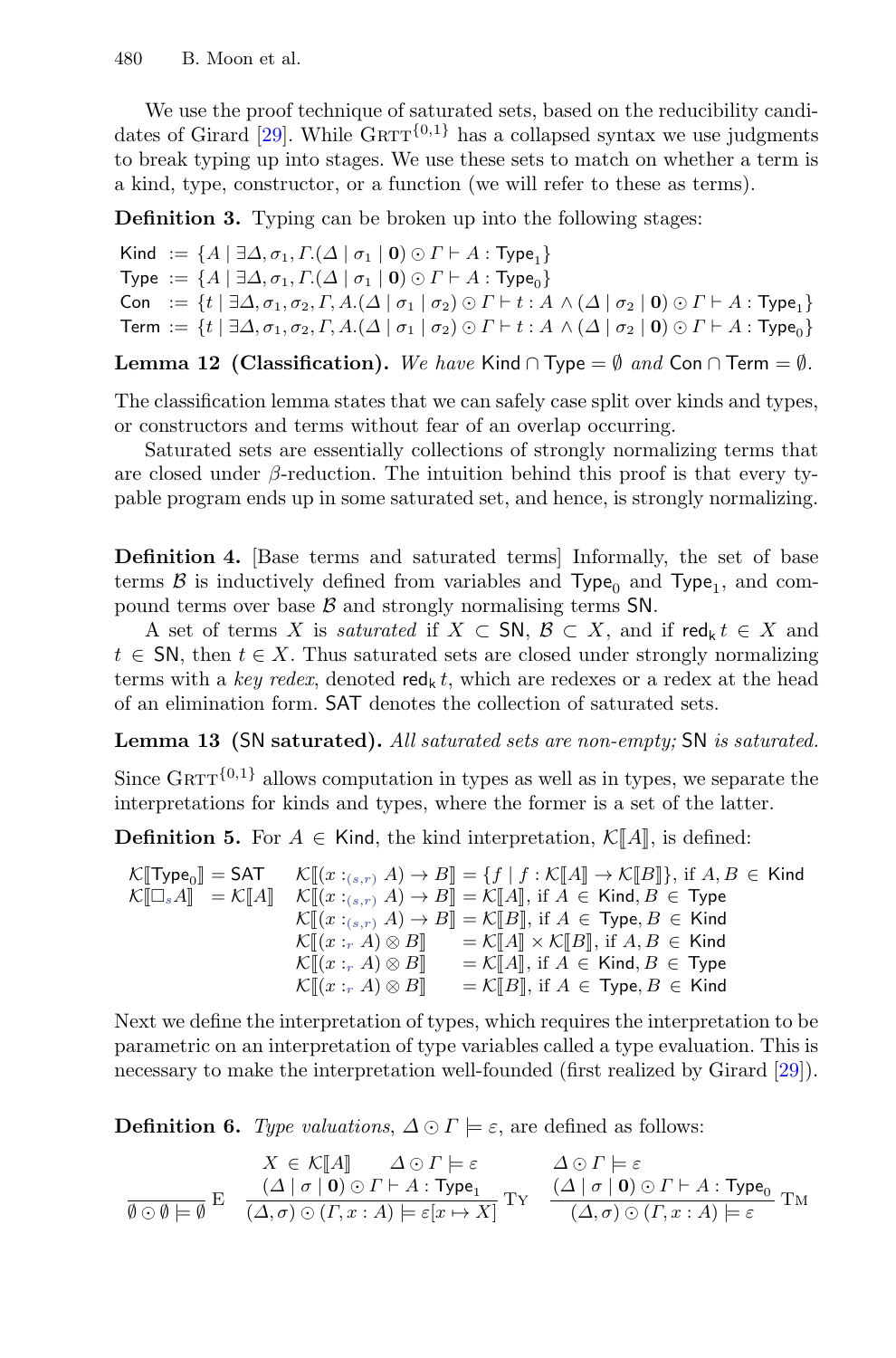Type valuations ignore term variables (rule Tm), in fact, the interpretations of both types and kinds ignores them because we are defining sets of terms over types, and thus terms in types do not contribute to the definition of these sets. However as these interpretations define sets of open terms we must carry a graded context around where necessary. Thus, type valuations are with respect to a well-formed graded context  $\Delta \odot \Gamma$ . We now outline the type interpretation.

**Definition 7.** For type valuation  $\Delta \odot \Gamma \models \varepsilon$  and a type  $A \in ($ Kind∪Type∪Con) with A typable in  $\Delta \odot \Gamma$ , the interpretation of types  $\llbracket A \rrbracket_{\varepsilon}$  is defined inductively.<br>For brevity, we list just a few illustrative cases, including modalities and some For brevity, we list just a few illustrative cases, including modalities and some function cases; the complete definition is given in the extended version [\[44\]](#page-27-10).

$$
\begin{aligned} \llbracket \text{Type}_1 \rrbracket_{\varepsilon} &= \text{SN} \\ \llbracket \text{Type}_0 \rrbracket_{\varepsilon} &= \lambda X \in \text{SAT.SN} \\ \llbracket x \rrbracket_{\varepsilon} &= \varepsilon \, x & \text{if } x \in \text{Con} \\ \llbracket \text{A}x : A. B \rrbracket_{\varepsilon} &= \llbracket A \rrbracket_{\varepsilon} \\ \llbracket \lambda x : A. B \rrbracket_{\varepsilon} &= \llbracket A \rrbracket_{\varepsilon} \\ \llbracket x \rrbracket_{\varepsilon} &= \llbracket A \rrbracket_{\varepsilon} \llbracket x \rrbracket_{\varepsilon} \\ \llbracket x \rrbracket_{\varepsilon} &= \llbracket A \rrbracket_{\varepsilon} \llbracket x \rrbracket_{\varepsilon} \\ \llbracket x \rrbracket_{\varepsilon} &= \llbracket A \rrbracket_{\varepsilon} \llbracket x \rrbracket_{\varepsilon} \\ \llbracket x :_{(s,r)} A) \to B \rrbracket_{\varepsilon} &= \lambda X \in \mathcal{K}[\![A]\!] \to \mathcal{K}[\![B]\!]. \bigcap_{Y \in \mathcal{K}[\![A]\!]} \llbracket [A] \rrbracket_{\varepsilon} Y \to \llbracket B \rrbracket_{\varepsilon[x \mapsto Y]} \left( X \left( Y \right) \right) \\ \qquad \qquad \text{if } A, B \in \text{Kind} \\ \end{aligned}
$$

Grades play no role in the reduction relation for GRTT, and hence, our interpretation erases graded modalities and their introductory and elimination forms (translated into substitutions). In fact, the above interpretation can be seen as a translation of  $GRTT^{\{0,1\}}$  into non-substructural set theory; there is no data-usage tracking in the image of the interpretation. Tensors are translated into Cartesian products whose eliminators are translated into substitutions similarly to graded modalities. All terms however remain well-typed through the interpretation.

The interpretation of terms corresponds to term valuations that are used to close the term before interpreting it into the interpretation of its type.

**Definition 8.** *Valid term valuations*,  $\Delta \odot \Gamma \models_{\varepsilon} \rho$ , are defined as follows:

$$
\begin{array}{cc} & t\in ([\![A]\!]_\varepsilon)\,(\varepsilon\,x) & t\in [\![A]\!]_\varepsilon\\ & \varDelta\odot\varGamma\models_\varepsilon\rho & \varDelta\odot\varGamma\models_\varepsilon\rho\\ & (\varDelta\mid\sigma\mid \mathbf{0})\odot\varGamma\vdash A:\mathsf{Type}_1\\ \hline\vartheta\odot\varnothing\models_\vartheta\varnothing & (\varDelta,\sigma)\odot\varGamma, x:A\models_\varepsilon\rho[x\mapsto t] \end{array} \mathsf{Ty}\,\frac{(A\mid\sigma\mid \mathbf{0})\odot\varGamma\vdash A:\mathsf{Type}_0}{(\varDelta,\sigma)\odot\varGamma, x:A\models_\varepsilon\rho[x\mapsto t]}\mathsf{TM}
$$

We interpret terms as substitutions, but graded modalities must be erased and their elimination forms converted into substitutions (and similarly for the eliminator for tensor products).

**Definition 9.** Suppose  $\Delta \odot \Gamma \models_{\varepsilon} \rho$ . Then the *interpretation of a term t* typable in  $\Delta \odot \Gamma$  is  $\langle t \rangle_{\rho} = \rho t$ , but where all let-expressions are translated into substitutions, and all graded modalities are erased.

Finally, we prove our main result using semantic typing which will imply strong normalization. Suppose  $(\Delta | \sigma_1 | \sigma_2) \odot \Gamma \vdash t : A$ , then: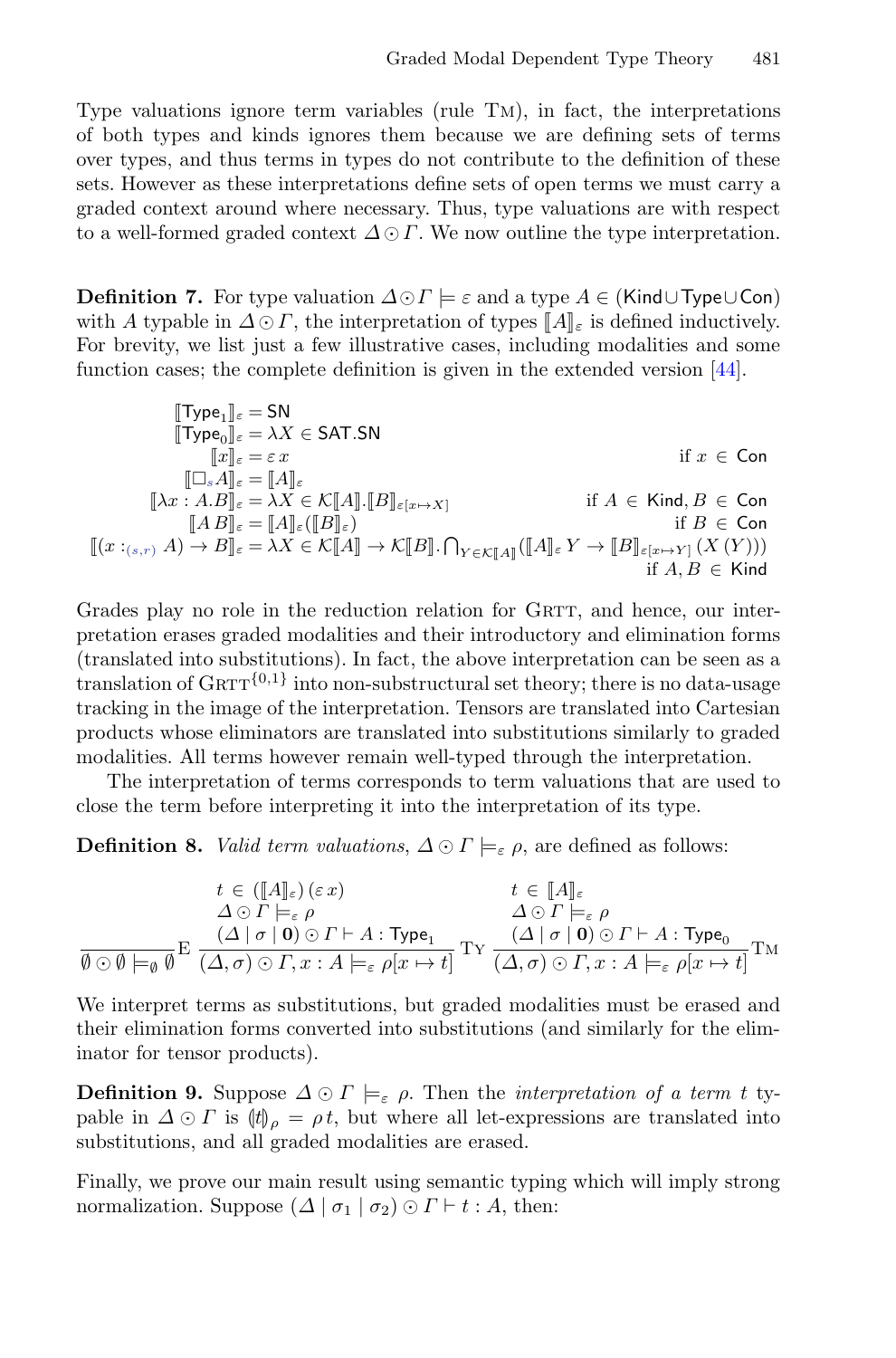**Definition 10.** Semantic typing,  $(\Delta | \sigma_1 | \sigma_2) \odot \Gamma \models t : A$ , is defined as follows:

1. If  $(\Delta | \sigma | \mathbf{0}) \odot \Gamma \vdash A$ : Type<sub>1</sub>, then for every  $\Delta \odot \Gamma \models_{\varepsilon} \rho$ ,  $(\sharp)_{\rho} \in [A]_{\varepsilon}([t]_{\varepsilon})$ . 2. If  $(\Delta \mid \sigma \mid 0) \odot \Gamma \vdash A$ : Type<sub>0</sub>, then for every  $\Delta \odot \Gamma \models_{\varepsilon} \rho$ ,  $(\sharp)_{\rho} \in [\![A]\!]_{\varepsilon}$ .

**Theorem 3 (Soundness for Semantic Typing).**  $(\Delta | \sigma_1 | \sigma_2) \odot \Gamma = t : A$ . **Corollary 1 (Strong Normalization).** We have  $t \in SN$ .

## <span id="page-20-0"></span>**5 Implementation**

Our implementation **Gerty** is based on a bidirectionalised version of the typing rules here, somewhat following traditional schemes of bidirectional typing [\[19](#page-26-9)[,20\]](#page-26-10) but with grading (similar to Granule [\[46\]](#page-27-5) but adapted considerably for the dependent setting). We briefly outline the implementation scheme and highlight a few key points, rules, and examples. We use this implementation to explore further applications of GRTT, namely optimising type checking algorithms.

Bidirectional typing splits declarative typing rules into *check* and *infer* modes. Furthermore, bidirectional GRTT rules split the grading context (left of  $\odot$ ) into *input* and *output* contexts where  $(\Delta | \sigma_1 | \sigma_2) \odot \Gamma \vdash t : A$  is implemented via:

$$
(check) \Delta; \Gamma \vdash t \Leftarrow A; \sigma_1; \sigma_2 \quad or \quad (infer) \Delta; \Gamma \vdash t \Rightarrow A; \sigma_1; \sigma_2
$$

where  $\Leftarrow$  rules check that t has type A and  $\Rightarrow$  rules infer (calculate) that t has type A. In both judgments, the context grading  $\Delta$  and context  $\Gamma$  left of  $\vdash$  are inputs whereas the grade vectors  $\sigma_1$  and  $\sigma_2$  to the right of A are outputs. This input-output context approach resembles that employed in linear type checking [\[5](#page-25-14)[,32,](#page-26-11)[62\]](#page-28-12). Rather than following a "left over" scheme as in these works (where the output context explains what resources are left), the output grades here explain what has been used according to the analysis of grading ('adding up' rather than 'taking away').

For example, the following is the infer rule for function elimination:

$$
\Delta; \Gamma \vdash t_1 \Rightarrow (x :_{(s,r)} A) \rightarrow B; \sigma_2; \sigma_1s
$$
  
\n
$$
\Delta; \Gamma \vdash t_2 \Leftarrow A; \sigma_4; \sigma_1
$$
  
\n
$$
\Delta, \sigma_1; \Gamma, x : A \vdash B \Rightarrow \text{Type}_l; \sigma_3, r; \mathbf{0} \qquad \sigma_{13} = \sigma_1 + \sigma_3
$$
  
\n
$$
\Delta; \Gamma \vdash t_1 t_2 \Rightarrow [t_2/x]B; \sigma_2 + s * \sigma_4; \sigma_3 + r * \sigma_4 \Rightarrow \lambda_e
$$

The rule can be read by starting at the input of the conclusion (left of  $\vdash$ ), then reading top down through each premise, to calculate the output grades in the rule's conclusion. Any concrete value or already-bound variable appearing in the output grades of a premise can be read as causing an equality check in the type checker. The last premise checks that the output subject-type grade  $\sigma_{13}$  from the first premise matches  $\sigma_1 + \sigma_3$  (which were calculated by later premises).

In contrast, function introduction is a check rule:

$$
\frac{\Delta; \Gamma \vdash A \Rightarrow \text{Type}_l; \sigma_1; \mathbf{0} \qquad \Delta, \sigma_1; \Gamma, x: A \vdash t \Leftarrow B; \sigma_2, s; \sigma_3, r}{\Delta; \Gamma \vdash \lambda x. t \Leftarrow (x:_{(s,r)} A) \rightarrow B; \sigma_2; \sigma_1 + \sigma_3} \Leftarrow \lambda_i
$$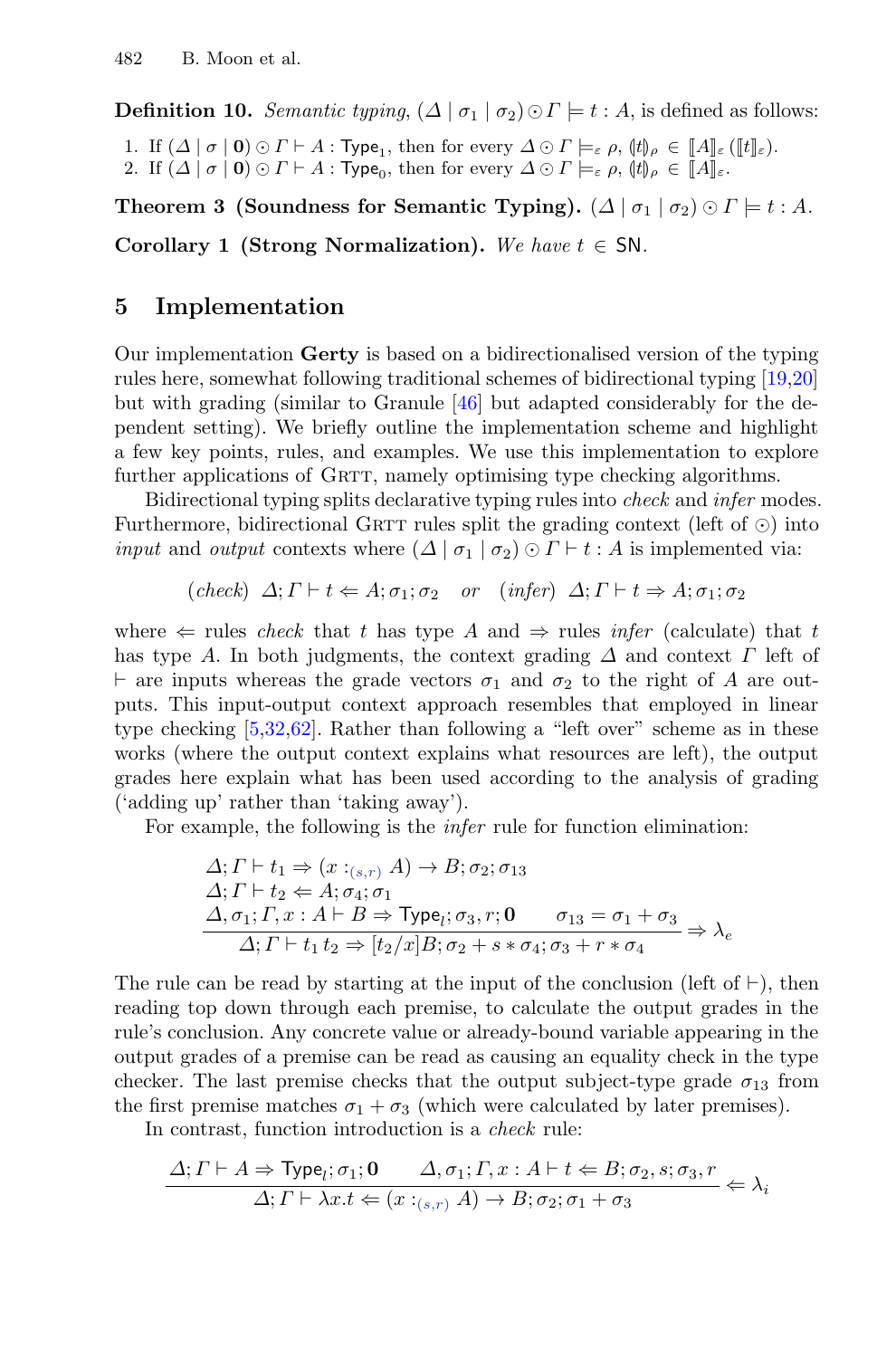Thus, dependent functions can be checked against type  $(x :_{(s,r)} A) \to B$  given input  $\Delta$ ;  $\Gamma$  by first inferring the type of A and checking that its output subjecttype grade comprises all zeros  $\mathbf{0}$ . Then the body of the function t is checked against B under the context  $\Delta, \sigma_1; \Gamma, x : A$  producing grade vectors  $\sigma_2, s'$  and  $\sigma_1$ , r' where it is checked that  $s = s'$  and  $r = r'$  (described implicitly in the rule), i.e., the calculated grades match those of the binder.

The implementation anticipates some further work for GRTT: the potential for grades which are first-class terms, for which we anticipate complex equations on grades. For grade equality, **Gerty** has two modes: one which normalises terms and then compares for syntactic equality, and the other which discharges constraints via an off-the-shelf SMT solver (we use Z3 [\[17\]](#page-26-12)). We discuss briefly some performance implications in the next section.

<span id="page-21-0"></span>Using Grades to Optimise Type Checking Abel posited that a dependent theory with quantitative resource tracking at the type level could leverage linearitylike optimisations in type checking [\[2\]](#page-25-8). Our implementation provides a research vehicle for exploring this idea; we consider one possible optimisation here.

Key to dependent type checking is the substitution of terms into types in elimination forms (i.e., application, tensor elimination). However, in a quantitative semiring setting, if a variable has 0 subject-type grade, then we know it is irrelevant to type formation (it is not semantically depended upon, i.e., during normalisation). Subsequently, substitutions into a 0-graded variable can be elided (or allocations to a closure environment can be avoided). We implemented this optimisation in **Gerty** when inferring the type of an application for  $t_1 t_2$ (rule  $\Rightarrow \lambda_e$  above), where the type of  $t_1$  is inferred as  $(x :_{(s,0)} A) \rightarrow B$ . For a quantitative semiring we know that  $x$  irrelevant in  $B$ , thus we need not perform the substitution  $[t_2/x]B$  when type checking the application.

We evaluate this on simple **Gerty** programs of an *n*-ary "fanout" combinator implemented via an n-ary application combinator, e.g., for arity 3:

```
app3: (a: (0, 6) Type 0) \rightarrow (b: (0, 2) Type 0)\rightarrow (x0 : (1, 0) a) \rightarrow (x1 : (1, 0) a) \rightarrow (x2 : (1, 0) a)
-> (f:(1, 0) ((y0:(1,0) a) -> (y1:(1,0) a) -> (y2:(1,0) a) -> b)) -> bapp3 = \a -> \b -> \x0 -> \x1 -> \x2 -> \f -> f x0 x1 x2
fan3: (a: (0, 4) Type 0) \rightarrow (b: (0, 2) Type 0)\rightarrow (f : (1,0) ((z0 : (1,0) a) \rightarrow (z1 : (1,0) a) \rightarrow (z2 : (1,0) a) \rightarrow b))
\rightarrow (x : (3, 0) a) \rightarrow b
fan3 = \a -> \b -> \f -> \x -> app3 a b x x x f
```
Note that fans uses its parameter x three times (hence the grade 3) which then incurs substitutions into the type of app3 during type checking, but each such substitution is redundant since the type does not depend on these parameters, as reflected by the 0 subject-type grades.

To evaluate the optimisation and SMT solving vs. normalisation-based equality, we ran **Gerty** on the fan out program for arities from 3 to 8, with and without the optimisation and under the two equality approaches.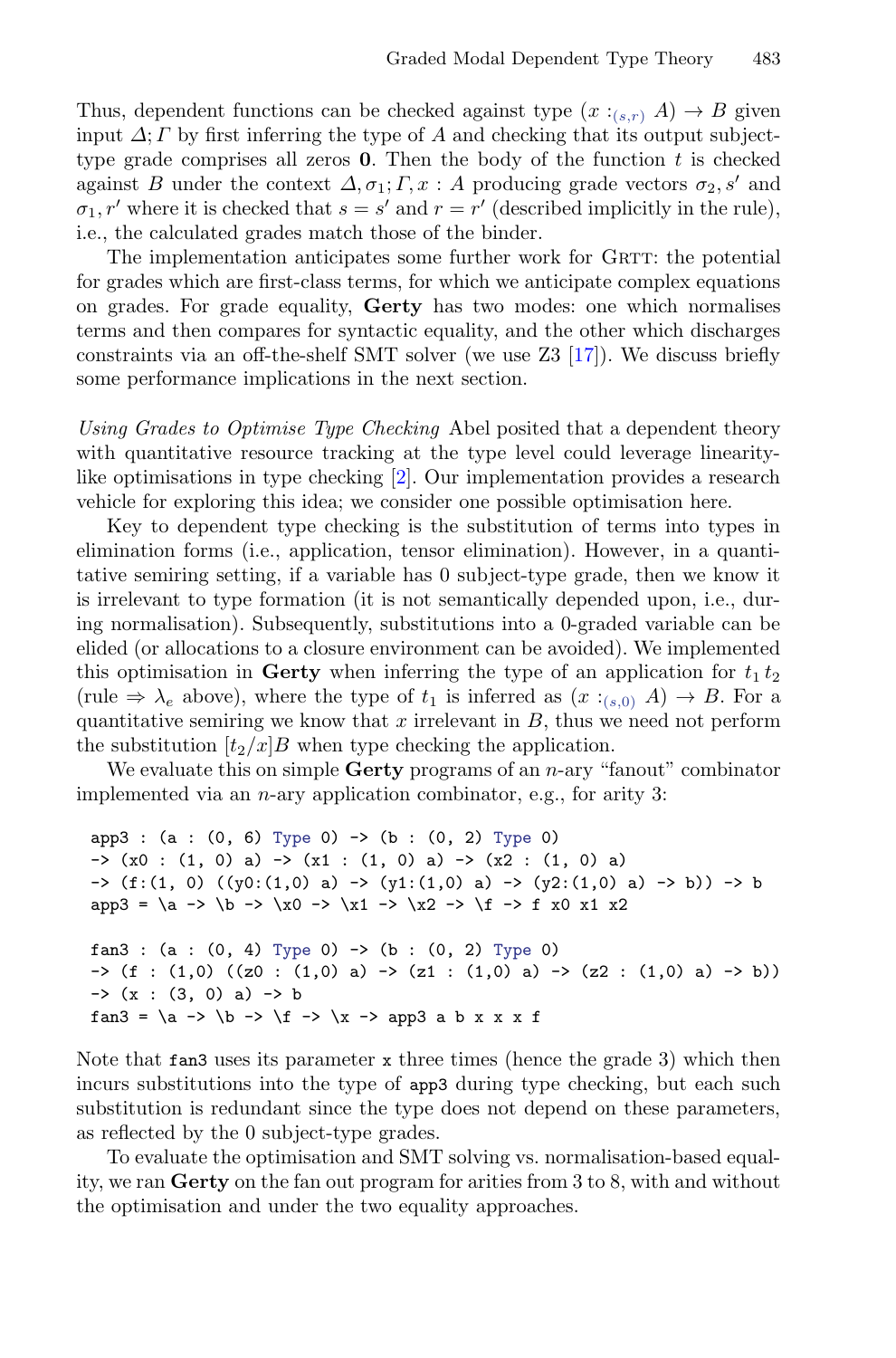|                 | Normalisation                      |                             |      | <b>SMT</b>                        |                        |      |
|-----------------|------------------------------------|-----------------------------|------|-----------------------------------|------------------------|------|
| $n\vert$        | Base ms                            | Optimised <i>ms</i> Speedup |      | Base ms                           | Optimised $ms$ Speedup |      |
| 3               | 45.71(1.72)                        | 44.08 (1.28)                | 1.04 | 77.12(2.65)                       | 76.91(2.36)            | 1.00 |
|                 | 108.75(4.09)                       | 89.73 (4.73)                | 1.21 | 136.18(5.23)                      | 162.95(3.62)           | 0.84 |
| 5 <sub>  </sub> | 190.57(8.31)                       | 191.25(8.13)                | 1.00 | 279.49(15.73)                     | 289.73 (23.30)         | 0.96 |
|                 | 6 $552.11(29.00)$                  | 445.26(23.50)               | 1.24 | 680.11(16.28)                     | 557.08 (13.87)         | 1.22 |
|                 | 7  1821.49(49.44)                  | 1348.85 (26.37)             | 1.35 | $\vert 1797.09\, (43.53) \vert$   | 1368.45(20.16)         | 1.31 |
|                 | 8 6059.30 (132.01) 4403.10 (86.57) |                             | 1.38 | [5913.06 (118.83) 4396.90 (59.82) |                        | 1.34 |

<span id="page-22-1"></span>**Table 1.** Performance analysis of grade-based optimisations to type checking. Times in milliseconds to 2 d.p. with the standard error given in brackets. Measurements are the mean of 10 trials (run on a 2.7 Ghz Intel Core, 8Gb of RAM, Z3 4.8.8).

Table [1](#page-22-1) gives the results. For grade equality by normalisation, the optimisation has a positive effect on speedup, getting increasingly significant (up to  $38\%$ ) as the overall cost increases. For SMT-based grade equality, the optimisation causes some slow down for arity 4 and 5 (and just breaking even for arity 3). This is because working out whether the optimisation can be applied requires checking whether grades are equal to 0, which incurs extra SMT solver calls. Eventually, this cost is outweighed by the time saved by reducing substitutions. Since the grades here are all relatively simple, it is usually more efficient for the type checker to normalise and compare terms rather than compiling to SMT and starting up the external solver, as seen by longer times for the SMT approach.

The baseline performance here is poor (the implementation is not highly optimised) partly due to the overhead of computing type formation judgments often to accurately account for grading. However, such checks are often recomputed and could be optimised away by memoisation. Nevertheless this experiment gives the evidence that grades can indeed be used to optimise type checking. A thorough investigation of grade-directed optimisations is future work.

## <span id="page-22-0"></span>**6 Discussion**

Grading, Coeffects, and Quantitative Types The notion of coeffects, describing how a program depends on its context, arose in the literature from two directions: as a dualisation of effect types [\[48,](#page-27-14)[49\]](#page-27-9) and a generalisation of Bounded Linear Logic to general resource semirings [\[25](#page-26-4)[,10\]](#page-25-10). Coeffect systems can capture reuse bounds, information flow security [\[23\]](#page-26-3), hardware scheduling constraints [\[25\]](#page-26-4), and sensitivity for differential privacy [\[16,](#page-26-13)[22\]](#page-26-14). A coeffect-style approach also enables linear types to be retrofitted to Haskell [\[8\]](#page-25-4). A common thread is the annotation of variables in the context with usage information, drawn from a semiring. Our approach generalises this idea to capture type, context, and computational usage.

McBride [\[43\]](#page-27-8) reconciles linear and dependent types, allowing types to depend on linear values, refined by Atkey  $[6]$  as Quantitative Type Theory. QTT employs coeffect-style annotation of each assumption in a context with an element of a resource accounting algebra, with judgments of the form:

$$
x_1 \stackrel{\rho_1}{\colon} A_1, \dots, x_n \stackrel{\rho_n}{\colon} A_n \vdash M \stackrel{\rho}{\colon} B
$$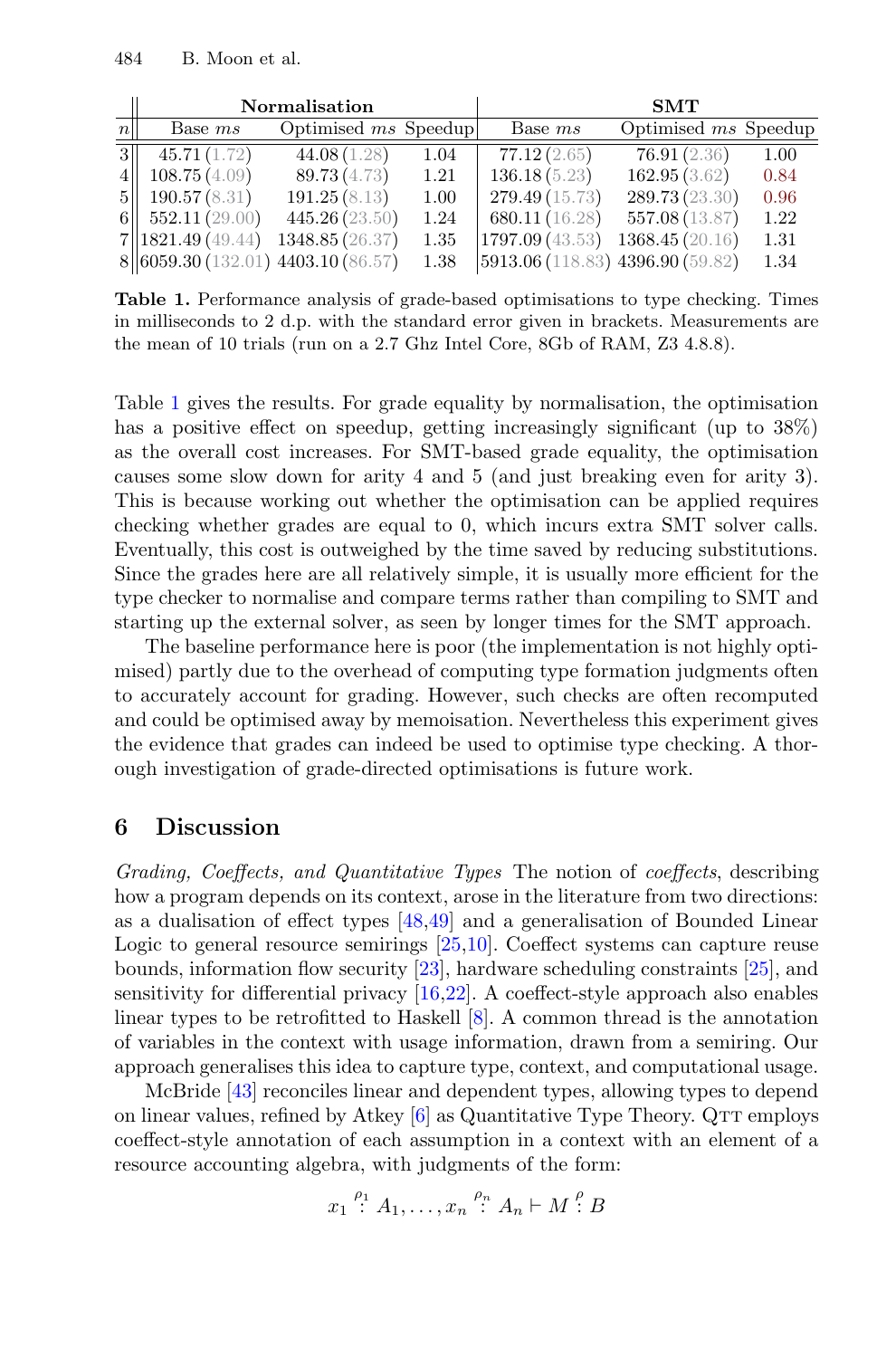where  $\rho_i$ ,  $\rho$  are elements of a semiring, and  $\rho = 0$  or  $\rho = 1$ , respectively denoting a term which can be used in type formation (erased at runtime) or at runtime. Dependent function arrows are of the form  $(x^{\rho}, A) \to B$ , where  $\rho$  is a semiring element that denotes the computational usage of the parameter.

Variables used for type formation but not computation are annotated by 0. Subsequently, type formation rules are all of the form  $0\Gamma \vdash T$ , meaning every variable assumption has a  $0$  annotation. GRTT is similar to QTT, but differs in its more extensive grading to track usage in types, rather than blanketing all type usage with 0. In Atkey's formulation, a term can be promoted to a type if its result and dependency quantities are all 0. A set of rules provide formation of computational type terms, but these are also graded at 0. Subsequently, it is not possible to construct an inhabitant of Type that can be used at runtime. We avoid this shortcoming allowing matching on types. For example, a computation  $t$  that inspects a type variable a would be typed as:  $(\Delta, \mathbf{0}, \Delta' | \sigma_1, 1, \sigma'_1 | \sigma_2, r, \sigma'_2) \odot \Gamma, a$ : Type,  $\Gamma' \vdash t : B$  denoting 1 computational use and r type uses in B.

At first glance, it seems QTT could be encoded into GRTT taking the semiring R of QTT and parameterising GRTT by the semiring  $\mathcal{R}\cup\{\hat{0}\}\$  where  $\hat{0}$  denotes arbitrary usage in type formation. However, there is impedance between the two systems as QTT always annotates type use with 0. It is not clear how to make this happen in GRTT whilst still having non-0 tracking at the computational level, since we use one semiring for both. Exploring an encoding is future work.

Choudhury et al. [\[13\]](#page-25-12) give a system closely related (but arguably simpler) to QTT called GRAD. One key difference is that rather than annotating type usage with 0, grades are simply ignored in types. This makes for a surprisingly flexible system. In addition, they show that irrelevance is captured by the 0 grade using a heap-based semantics (a result leveraged in Section [3\)](#page-9-0). GraD however does not have the power of type-grades presented here.

Dependent Types and Modalities Dal Lago and Gaboardi extend PCF with linear and lightweight dependent types [\[15\]](#page-25-6) (then adapted for differential privacy analysis [\[22\]](#page-26-14)). They add a natural number type indexed by upper and lower bound terms which index a modality. Combined with linear arrows of the form  $[a < I]$ .  $\sigma \rightarrow \tau$  these describe functions using the parameter at most I times (where the modality acts as a binder for index variable  $a$  which denotes instantiations). Their system is leveraged to give fine-grained cost analyses in the context of Implicit Computational Complexity. Whilst a powerful system, their approach is restricted in terms of dependency, where only a specialised type can depend on specialised natural-number indexed terms (which are non-linear).

Gratzer et al. define a dependently-typed language with a Fitch-style modality [\[30\]](#page-26-15). It seems that such an approach could also be generalised to a graded modality, although we have used the natural-deduction style for our graded modality rather than the Fitch-style.

As discussed in Section [1,](#page-0-0) our approach closely resembles Abel's resource-ful dependent types [\[2\]](#page-25-8). Our work expands on the idea, including tensors and the graded modalities. We considerably developed the associated metatheory, provide an implementation, and study applications.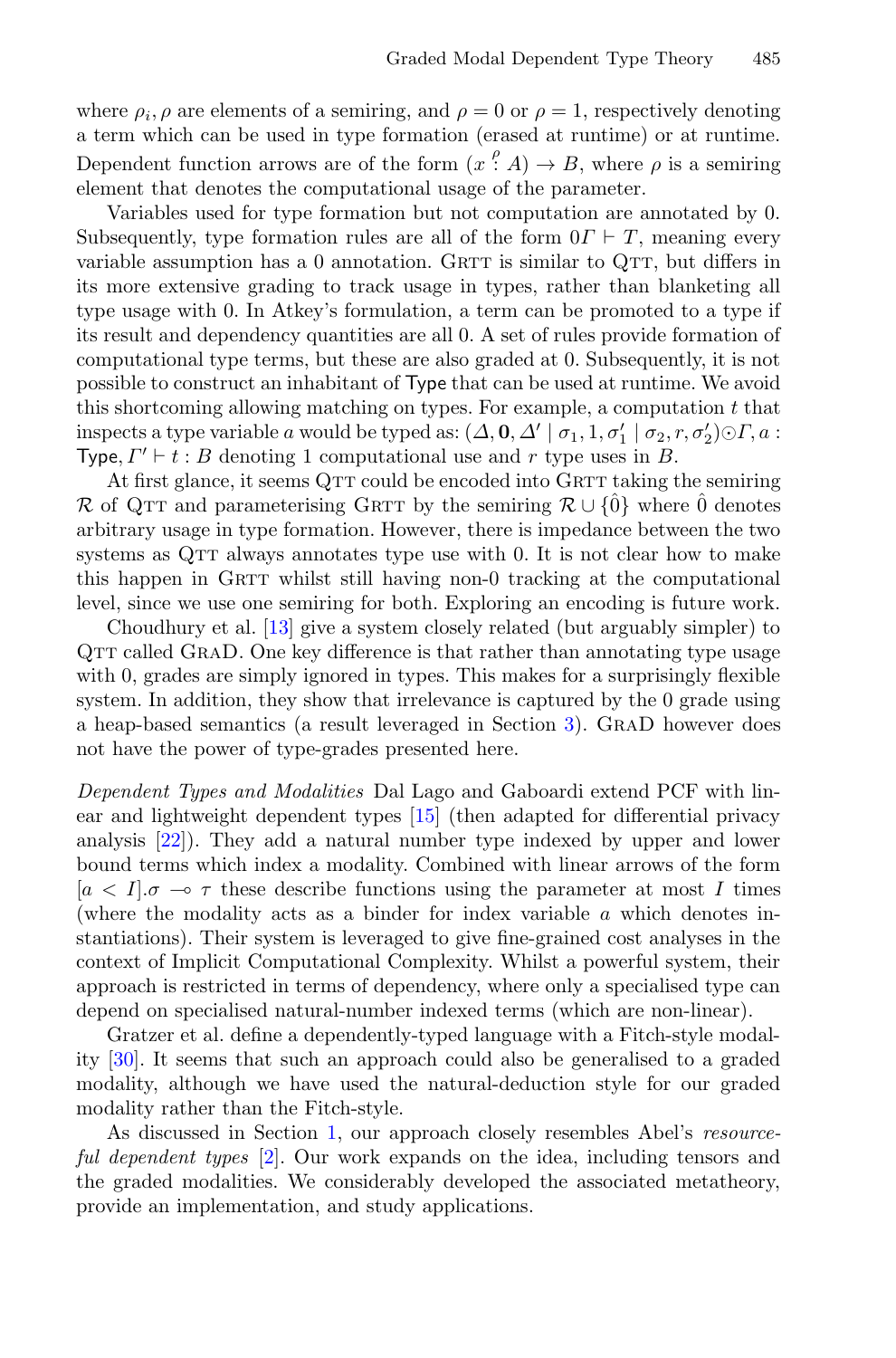Further Work One expressive extension is to capture analyses which have an ordering, e.g., grading by a pre-ordered semiring, allowing a notion of approximation. This would enable analyses such as bounded reuse from Bounded Linear Logic [\[28\]](#page-26-16), intervals with least- and upper-bounds on use [\[46\]](#page-27-5), and top-completed semirings, with an  $\infty$ -element denoting arbitrary usage as a fall-back. We have made progress into exploring the interaction between approximation and dependent types, and the remainder of this is left as future work.

A powerful extension of GRTT for future work is to allow grades to be firstclass terms. Typing rules in GRTT involving grades could be adapted to internalise the elements as first-class terms. We could then, e.g., define the map function over sized vectors, which requires that the parameter function is used exactly the same number of times as the length of the vector:

$$
\begin{array}{c} map: (n:_{(0,5)} \mathsf{nat}) \rightarrow (a:_{(0,n+1)} \mathsf{Type}) \rightarrow (b:_{(0,n+1)} \mathsf{Type}) \rightarrow \\ (f:_{(n,0)} (x:_{(1,0)} a) \rightarrow b) \rightarrow (xs:_{(1,0)} \mathsf{Vec}\, na) \rightarrow \mathsf{Vec}\, nb \end{array}
$$

This type provides strong guarantees: the only well-typed implementations do the correct thing, up to permutations of the result vector. Without the grading, an implementation could apply  $f$  fewer than  $n$  times, replicating some of the transformed elements; here we know that  $f$  must be applied exactly *n*-times.

A further appealing possibility for GRTT is to allow the semiring to be defined internally, rather than as a meta-level parameter, leveraging dependent types for proofs of key properties. An implementation could specify what is required for a semiring instance, e.g., a record type capturing the operations and properties of a semiring. The rules of GRTT could then be extended, similarly to the extension to first-class grades, with the provision of the semiring $(s)$  coming from GRTT terms. Thus, anywhere with a grading premise  $(\Delta | \sigma_1 | \sigma_2) \odot \Gamma \vdash r : \mathcal{R}$  would also require a premise  $(\Delta | \sigma_2 | \mathbf{0}) \odot \Gamma \vdash \mathcal{R}$ : Semiring. This opens up the ability for programmers and library developers to provide custom modes of resource tracking with their libraries, allowing domain-specific program verification.

Conclusions The paradigm of 'grading' exposes the inherent structure of a type theory, proof theory, or semantics by matching the underlying structure with some algebraic structure augmenting the types. This idea has been employed for reasoning about side effects via graded monads [\[35\]](#page-27-15), and reasoning about data flow as discussed here by semiring grading. Richer algebras could be employed to capture other aspects, such as ordered logics in which the exchange rule can be controlled via grading (existing work has done this via modalities [\[34\]](#page-27-16)).

We developed the core of grading in the context of dependent-types, treating types and terms equally (as one comes to expect in dependent-type theories). The tracking of data flow in types appears complex since we must account for how variables are used to form types in both the context and in the subject type, making sure not to repeat context formation use. The result however is a powerful system for studying dependencies in type theories, as shown by our ability to study different theories just be specialising grades. Whilst not yet a fully fledged implementation, **Gerty** is a useful test bed for further exploration.

Acknowledgments Orchard is supported by EPSRC grant EP/T013516/1.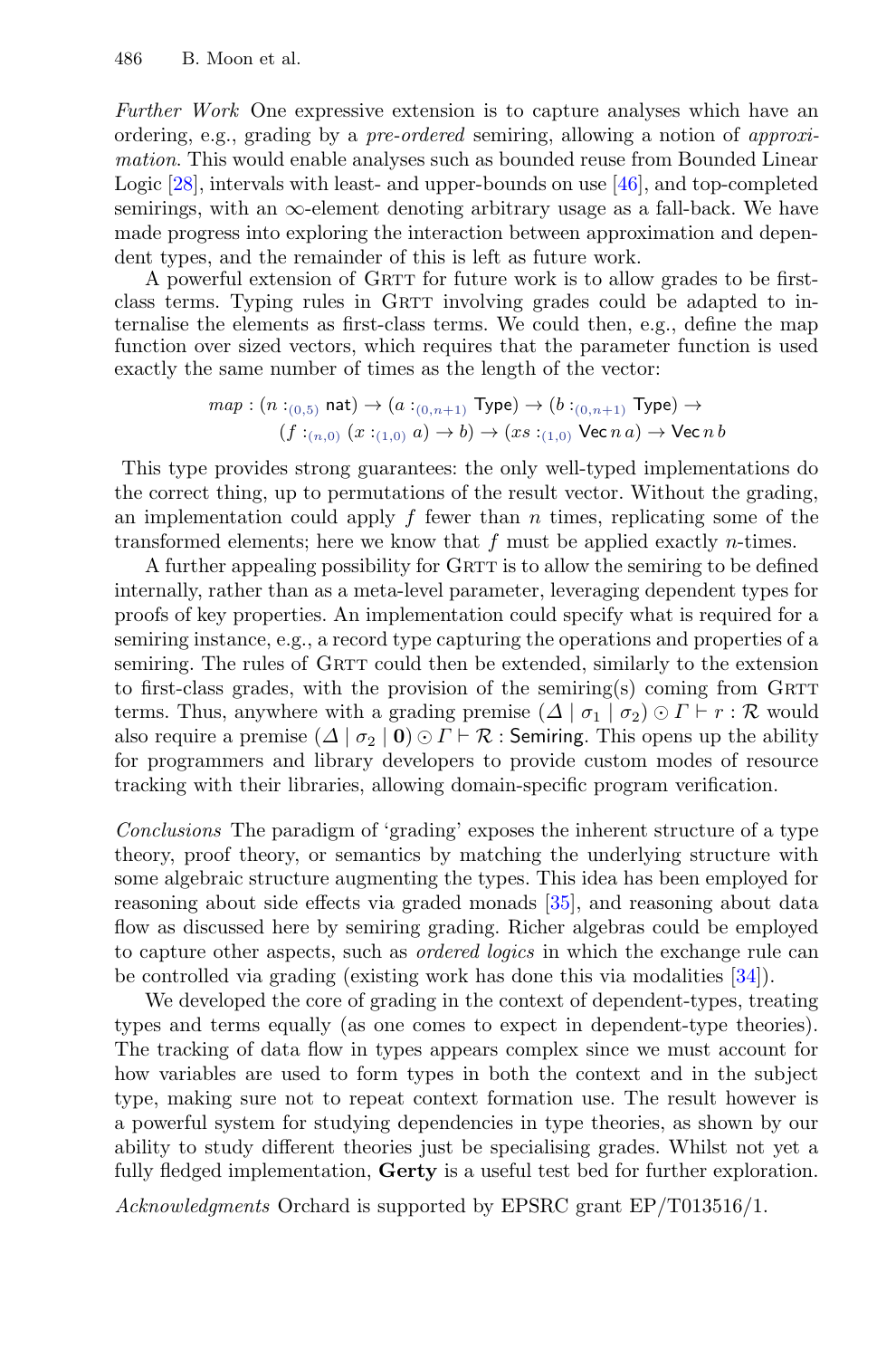# **References**

- <span id="page-25-11"></span>1. Abadi, M., Banerjee, A., Heintze, N., Riecke, J.: A Core Calculus of Dependency. In: POPL. ACM (1999). <https://doi.org/10.1145/292540.292555>
- <span id="page-25-8"></span>2. Abel, A.: Resourceful Dependent Types. In: 24th International Conference on Types for Proofs and Programs, Abstracts (2018)
- <span id="page-25-9"></span>3. Abel, A., Bernardy, J.: A unified view of modalities in type systems. Proc. ACM Program. Lang. **4**(ICFP), 90:1–90:28 (2020). <https://doi.org/10.1145/3408972>
- <span id="page-25-3"></span>4. Abel, A., Scherer, G.: On irrelevance and algorithmic equality in predicative type theory. Log. Methods Comput. Sci. **8**(1) (2012). [https://doi.org/10.2168/LMCS-](https://doi.org/10.2168/LMCS-8(1:29)2012)[8\(1:29\)2012](https://doi.org/10.2168/LMCS-8(1:29)2012)
- <span id="page-25-14"></span>5. Allais, G.: Typing with Leftovers - A mechanization of Intuitionistic Multiplicative-Additive Linear Logic. In: Abel, A., Forsberg, F.N., Kaposi, A. (eds.) 23rd International Conference on Types for Proofs and Programs (TYPES 2017). Leibniz International Proceedings in Informatics (LIPIcs), vol. 104, pp. 1:1–1:22. Schloss Dagstuhl–Leibniz-Zentrum fuer Informatik, Dagstuhl, Germany (2018). <https://doi.org/10.4230/LIPIcs.TYPES.2017.1>
- <span id="page-25-7"></span>6. Atkey, R.: Syntax and Semantics of Quantitative Type Theory. In: Proceedings of the 33rd Annual ACM/IEEE Symposium on Logic in Computer Science, LICS 2018, Oxford, UK, July 09-12, 2018. pp. 56–65 (2018). <https://doi.org/10.1145/3209108.3209189>
- <span id="page-25-1"></span>7. Atkey, R., Ghani, N., Johann, P.: A relationally parametric model of dependent type theory. In: Proceedings of the 41st ACM SIGPLAN-SIGACT Symposium on Principles of Programming Languages. pp. 503–515 (2014). <https://doi.org/10.1145/2535838.2535852>
- <span id="page-25-4"></span>8. Bernardy, J.P., Boespflug, M., Newton, R.R., Peyton Jones, S., Spiwack, A.: Linear Haskell: practical linearity in a higher-order polymorphic language. Proceedings of the ACM on Programming Languages **2**(POPL), 5 (2017). <https://doi.org/10.1145/3158093>
- <span id="page-25-2"></span>9. Brady, E., McBride, C., McKinna, J.: Inductive families need not store their indices. In: International Workshop on Types for Proofs and Programs. pp. 115–129. Springer (2003). [https://doi.org/10.1007/978-3-540-24849-1](https://doi.org/10.1007/978-3-540-24849-1_8) 8
- <span id="page-25-10"></span>10. Brunel, A., Gaboardi, M., Mazza, D., Zdancewic, S.: A Core Quantitative Coeffect Calculus. In: Shao, Z. (ed.) Programming Languages and Systems - 23rd European Symposium on Programming, ESOP 2014, Held as Part of the European Joint Conferences on Theory and Practice of Software, ETAPS 2014, Grenoble, France, April 5-13, 2014, Proceedings. Lecture Notes in Computer Science, vol. 8410, pp. 351–370. Springer (2014). [https://doi.org/10.1007/978-3-642-54833-8](https://doi.org/10.1007/978-3-642-54833-8_19) 19
- <span id="page-25-13"></span>11. Cardelli, L., Wegner, P.: On understanding types, data abstraction, and polymorphism. ACM Computing Surveys **17**(4), 471–523 (Dec 1985). <https://doi.org/10.1145/6041.6042>
- <span id="page-25-5"></span>12. Cervesato, I., Pfenning, F.: A linear logical framework. Information and Computation **179**(1), 19–75 (2002). <https://doi.org/10.1109/LICS.1996.561339>
- <span id="page-25-12"></span>13. Choudhury, P., Eades III, H., Eisenberg, R.A., Weirich, S.: A Graded Dependent Type System with a Usage-Aware Semantics. Proc. ACM Program. Lang. **5**(POPL) (Jan 2021). <https://doi.org/10.1145/3434331>
- <span id="page-25-0"></span>14. Coquand, T., Huet, G.: The Calculus of Constructions. Ph.D. thesis, INRIA (1986)
- <span id="page-25-6"></span>15. Dal Lago, U., Gaboardi, M.: Linear dependent types and relative completeness. In: Logic in Computer Science (LICS), 2011 26th Annual IEEE Symposium on. pp. 133–142. IEEE (2011). <https://doi.org/10.1109/LICS.2011.22>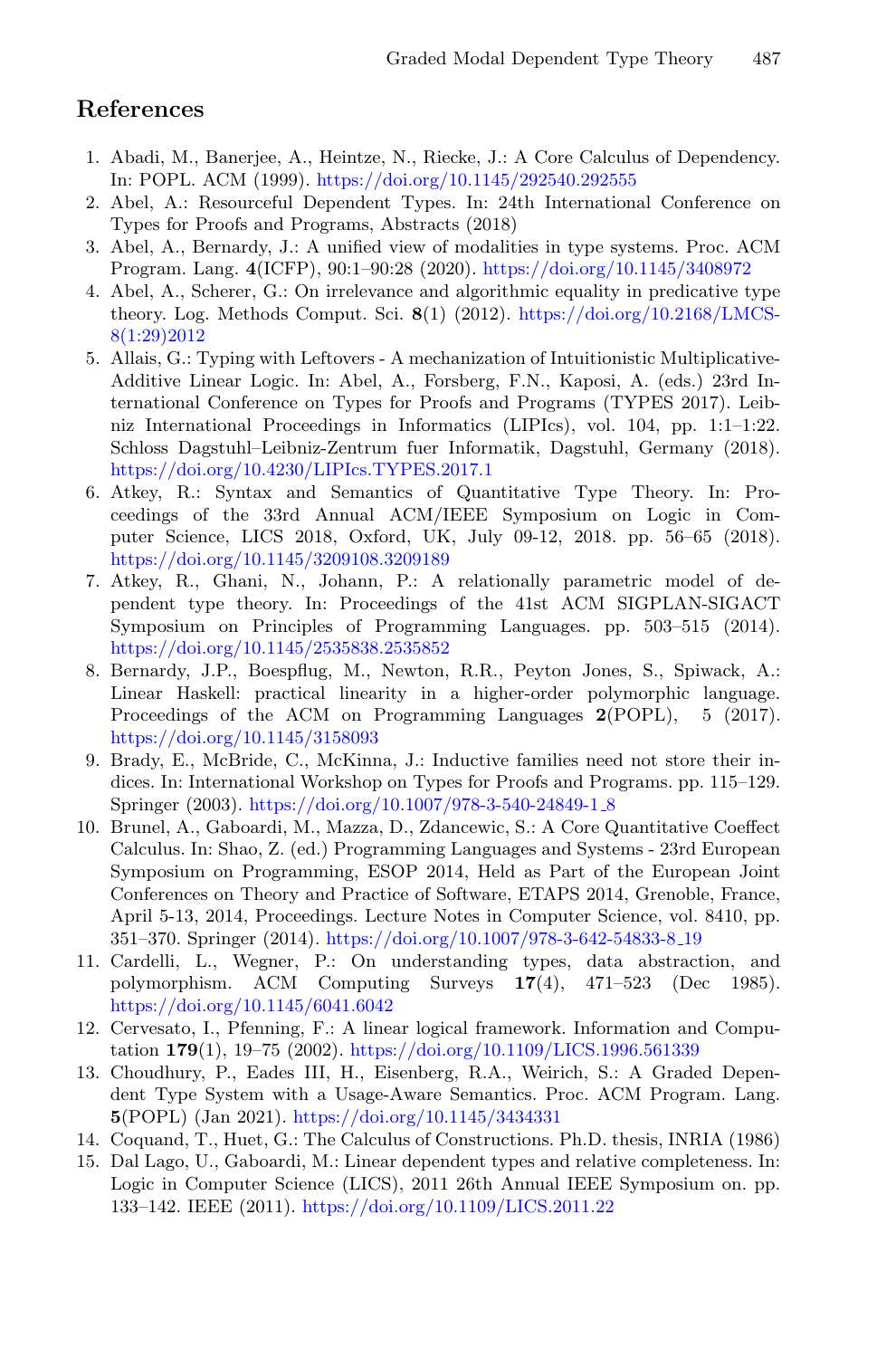- <span id="page-26-13"></span>16. De Amorim, A.A., Gaboardi, M., Gallego Arias, E.J., Hsu, J.: Really Natural Linear Indexed Type Checking. In: Proceedings of the 26nd 2014 International Symposium on Implementation and Application of Functional Languages. p. 5. ACM (2014). <https://doi.org/10.1145/2746325.2746335>
- <span id="page-26-12"></span>17. De Moura, L., Bjørner, N.: Z3: An efficient SMT solver. In: International conference on Tools and Algorithms for the Construction and Analysis of Systems. pp. 337– 340. Springer (2008). [https://doi.org/10.1007/978-3-540-78800-3](https://doi.org/10.1007/978-3-540-78800-3_24) 24
- <span id="page-26-2"></span>18. De Vries, E., Plasmeijer, R., Abrahamson, D.M.: Uniqueness typing simplified. In: Symposium on Implementation and Application of Functional Languages. pp. 201–218. Springer (2007). [https://doi.org/10.1007/978-3-540-85373-2](https://doi.org/10.1007/978-3-540-85373-2_12) 12
- <span id="page-26-9"></span>19. Dunfield, J., Krishnaswami, N.R.: Sound and complete bidirectional typechecking for higher-rank polymorphism with existentials and indexed types. PACMPL **3**(POPL), 9:1–9:28 (2019). <https://doi.org/10.1145/3290322>
- <span id="page-26-10"></span>20. Dunfield, J., Pfenning, F.: Tridirectional typechecking. In: Proceedings of the 31st ACM SIGPLAN-SIGACT Symposium on Principles of Programming Languages. pp. 281–292. POPL '04, ACM, New York, NY, USA (2004). <https://doi.org/10.1145/964001.964025>
- <span id="page-26-6"></span>21. Eades, H., Stump, A.: Hereditary substitution for Stratified System F. In: International Workshop on Proof-Search in Type Theories, PSTT. vol. 10 (2010)
- <span id="page-26-14"></span>22. Gaboardi, M., Haeberlen, A., Hsu, J., Narayan, A., Pierce, B.C.: Linear dependent types for differential privacy. In: POPL. pp. 357–370 (2013). <https://doi.org/10.1145/2429069.2429113>
- <span id="page-26-3"></span>23. Gaboardi, M., Katsumata, S.y., Orchard, D., Breuvart, F., Uustalu, T.: Combining Effects and Coeffects via Grading. In: Proceedings of the 21st ACM SIGPLAN International Conference on Functional Programming. p. 476–489. ICFP 2016, Association for Computing Machinery, New York, NY, USA (2016). <https://doi.org/10.1145/2951913.2951939>
- <span id="page-26-7"></span>24. Geuvers, H.: A short and flexible proof of strong normalization for the calculus of constructions. In: Dybjer, P., Nordström, B., Smith, J. (eds.) Types for Proofs and Programs. pp. 14–38. Springer Berlin Heidelberg, Berlin, Heidelberg (1995). [https://doi.org/10.1007/3-540-60579-7](https://doi.org/10.1007/3-540-60579-7_2) 2
- <span id="page-26-4"></span>25. Ghica, D.R., Smith, A.I.: Bounded linear types in a resource semiring. In: ESOP. pp. 331–350 (2014). [https://doi.org/10.1007/978-3-642-54833-8](https://doi.org/10.1007/978-3-642-54833-8_18) 18
- <span id="page-26-0"></span> $26.$  Girard, J.Y.: Une extension de l'interpretation de gödel a l'analyse, et son application a l'elimination des coupures dans l'analyse et la theorie des types. In: Studies in Logic and the Foundations of Mathematics, vol. 63, pp. 63–92. Elsevier (1971)
- <span id="page-26-1"></span>27. Girard, J.Y.: Linear logic. Theoretical Computer Science **50**, 1–102 (1987)
- <span id="page-26-16"></span>28. Girard, J.Y., Scedrov, A., Scott, P.J.: Bounded linear logic: a modular approach to polynomial-time computability. Theoretical computer science **97**(1), 1–66 (1992). [https://doi.org/10.1016/0304-3975\(92\)90386-T](https://doi.org/10.1016/0304-3975(92)90386-T)
- <span id="page-26-8"></span>29. Girard, J., Taylor, P., Lafont, Y.: Proofs and types, vol. 7. Cambridge University Press Cambridge (1989)
- <span id="page-26-15"></span>30. Gratzer, D., Sterling, J., Birkedal, L.: Implementing a modal dependent type theory. Proc. ACM Program. Lang. **3**(ICFP), 107:1–107:29 (2019). <https://doi.org/10.1145/3341711>
- <span id="page-26-5"></span>31. Henglein, F., Makholm, H., Niss, H.: Effect types and region-based memory management. Advanced Topics in Types and Programming Languages pp. 87–135 (2005)
- <span id="page-26-11"></span>32. Hodas, J.S.: Logic programming in intutionistic linear logic: Theory, design and implementation. PhD Thesis, University of Pennsylvania, Department of Computer and Information Science (1994)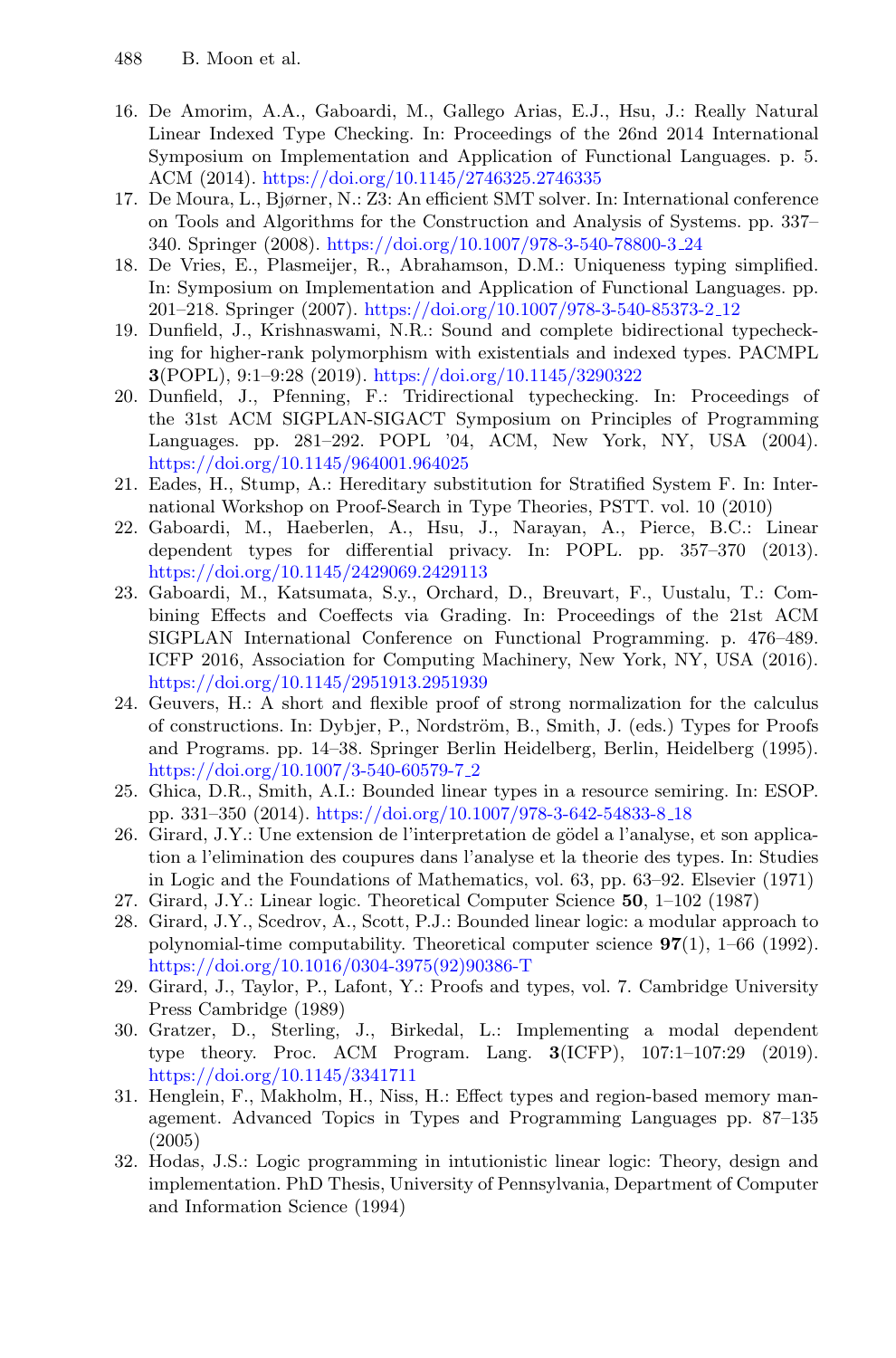- <span id="page-27-12"></span>33. Hofmann, M.: Syntax and semantics of dependent types. Semantics and logics of computation **14**, 79 (1997)
- <span id="page-27-16"></span>34. Jiang, J., Eades III, H., de Paiva, V.: On the lambek calculus with an exchange modality. In: Ehrhard, T., Fernández, M., de Paiva, V., de Falco, L.T. (eds.) Proceedings Joint International Workshop on Linearity & Trends in Linear Logic and Applications, Linearity-TLLA@FLoC 2018, Oxford, UK, 7-8 July 2018. EPTCS, vol. 292, pp. 43–89 (2018). <https://doi.org/10.4204/EPTCS.292.4>
- <span id="page-27-15"></span>35. Katsumata, S.: Parametric effect monads and semantics of effect systems. In: Proceedings of POPL. pp. 633–646. ACM (2014). <https://doi.org/10.1145/2535838.2535846>
- <span id="page-27-4"></span>36. Krishnaswami, N.R., Dreyer, D.: Internalizing relational parametricity in the extensional calculus of constructions. In: Computer Science Logic 2013 (CSL 2013). Schloss Dagstuhl-Leibniz-Zentrum fuer Informatik (2013). <https://doi.org/10.4230/LIPIcs.CSL.2013.432>
- <span id="page-27-6"></span>37. Krishnaswami, N.R., Pradic, P., Benton, N.: Integrating linear and dependent types. In: ACM SIGPLAN Notices. vol. 50, pp. 17–30. ACM (2015)
- <span id="page-27-13"></span>38. Leivant, D.: Finitely stratified polymorphism. Information and Computation **93**(1), 93–113 (1991). [https://doi.org/10.1016/0890-5401\(91\)90053-5](https://doi.org/10.1016/0890-5401(91)90053-5)
- <span id="page-27-7"></span>39. Luo, Z., Zhang, Y.: A linear dependent type theory. Types for Proofs and Programs (TYPES 2016), Novi Sad (2016)
- <span id="page-27-0"></span>40. Martin-Löf, P.: An Intuitionistic Theory of Types: Predicative Part. In: Rose, H.E., Shepherdson, J.C. (eds.) Studies in Logic and the Foundations of Mathematics, Logic Colloquium '73, vol. 80, pp. 73–118. Elsevier (Jan 1975). [https://doi.org/10.1016/S0049-237X\(08\)71945-1](https://doi.org/10.1016/S0049-237X(08)71945-1)
- <span id="page-27-1"></span>41. Martin-Löf, P.: Intuitionistic Type Theory (Jun 1980)
- <span id="page-27-2"></span>42. Martin-Löf, P.: Constructive Mathematics and Computer Programming. In: Cohen, L.J., Loś, J., Pfeiffer, H., Podewski, K.P. (eds.) Studies in Logic and the Foundations of Mathematics, Logic, Methodology and Philosophy of Science VI, vol. 104, pp. 153–175. Elsevier (Jan 1982). [https://doi.org/10.1016/S0049-](https://doi.org/10.1016/S0049-237X(09)70189-2) [237X\(09\)70189-2](https://doi.org/10.1016/S0049-237X(09)70189-2)
- <span id="page-27-8"></span>43. McBride, C.: I Got Plenty o' Nuttin', pp. 207–233. Springer International Publishing, Cham (2016). [https://doi.org/10.1007/978-3-319-30936-1](https://doi.org/10.1007/978-3-319-30936-1_12) 12
- <span id="page-27-10"></span>44. Moon, B., Eades III, H., Orchard, D.: Graded modal dependent type theory. CoRR **abs/2010.13163** (2020), <https://arxiv.org/abs/2010.13163>
- <span id="page-27-3"></span>45. Nuyts, A., Vezzosi, A., Devriese, D.: Parametric quantifiers for dependent type theory. Proceedings of the ACM on Programming Languages **1**(ICFP), 32:1–32:29 (Aug 2017). <https://doi.org/10.1145/3110276>
- <span id="page-27-5"></span>46. Orchard, D., Liepelt, V.B., Eades III, H.: Quantitative Program Reasoning with Graded Modal Types. Proc. ACM Program. Lang. **3**(ICFP), 110:1–110:30 (Jul 2019). <https://doi.org/10.1145/3341714>
- <span id="page-27-11"></span>47. Palmgren, E.: On universes in type theory. Twenty-five years of constructive type theory **36**, 191–204 (1998)
- <span id="page-27-14"></span>48. Petricek, T., Orchard, D., Mycroft, A.: Coeffects: Unified Static Analysis of Context-Dependence. In: ICALP (2). pp. 385–397 (2013). [https://doi.org/10.1007/978-3-642-39212-2](https://doi.org/10.1007/978-3-642-39212-2_35) 35
- <span id="page-27-9"></span>49. Petricek, T., Orchard, D., Mycroft, A.: Coeffects: A calculus of context-dependent computation. In: Proceedings of the 19th ACM SIGPLAN International Conference on Functional Programming. pp. 123–135. ICFP '14, ACM (2014). <https://doi.org/10.1145/2628136.2628160>